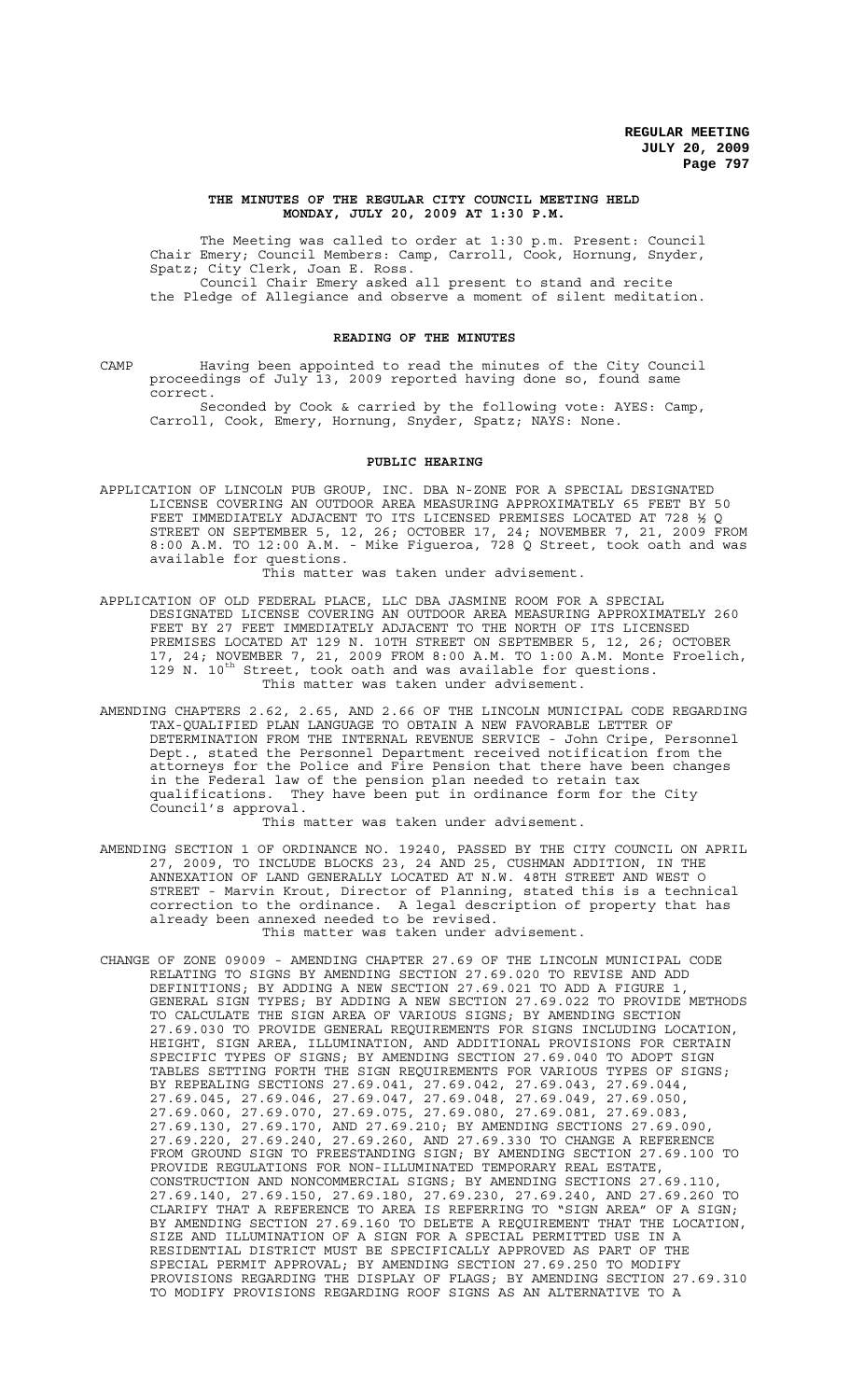FREESTANDING SIGN AND TO CHANGE A REFERENCE FROM POLE SIGN TO FREESTANDING SIGN; BY AMENDING SECTION 27.69.340 TO REVISE PROVISIONS FOR SIGNS IN PLANNED UNIT DEVELOPMENTS; AND REPEALING SECTIONS 27.69.020, 27.69.030, 27.69.040, 27.69.090, 27.69.100, 27.69.110, 27.69.140, 27.69.150, 27.69.160, 27.69.180, 27.69.220, 27.69.230, 27.69.240, 27.69.250, 27.69.260, 27.69.310, 27.69.330, AND 27.69.340 OF THE LINCOLN MUNICIPAL CODE AS HITHERTO EXISTING - Marvin Krout, Director of Planning, stated the sign provisions govern the size, height, and location of signs which is part of the zoning ordinance and part of Chapter 27 in the City Code. This will make the codes more user friendly by making it clearer, simpler, better organized and uses visual and graphic tables. The last rewrite was in 1979. They have worked closely with Building and Safety to make changes to consolidate similar standards, different kinds of business districts or office districts, changes in older commercial areas and some in the newer commercial areas. There are administrative changes such as changes in the height of signs in the front yard which has been increased and 5 feet in spacing or set back requirement is allowed to avoid easement or other obstruction that would otherwise be caused by some existing feature along the streetscape. Political signs are now considered temporary, non-commercial type of signs that will no longer have a required time limit.

Kaelee Bliemeister, 8039 Abigail Dr., Jessica Gehr, 2717 Anderson Dr., and Claire Rynearson, 911 N. 68<sup>th</sup> Street, representing the Drug Free Youth Board of the Lincoln Council on Alcoholism & Drugs, Inc., came forward to present a video prepared as a civic project in reference to wanting a ban on substance signage such as tobacco and alcohol which showed multiple signage of such products on poles in front of the stores.<br>Mr.

Krout stated there are no restrictions placing signs dealing with alcohol or tobacco within some distance of a residential district. There is no rule that says you can't have signage of a certain content in general or within some distance from a sensitive land use. The signs at the convenience stores on poles of a temporary nature were illegal signs. Signs are not permitted on poles. Permanent window signs can cover 25% of the window area. Temporary signs on the windows would be considered part of the temporary signs allowed on walls which is up to 100 sq. ft. of temporary signage on building walls.

Bob Norris, 1140 N. 21<sup>st</sup> Street, Nebraska Neon Sign, came forward in support of the changes by staff making for an easier interpretation of the language which makes it easier for the business community. This matter was taken under advisement.

AUTHORIZING THE ISSUANCE OF NOT TO EXCEED \$16,000,000 WATER REVENUE BONDS OF THE CITY - Don Herz, Director of Finance, stated if this is approved the City should receive it's bond ratings by the end of July and do a competitive bond sale on August  $4^{th}$ . This is the third series of bonds issued under the 2002 ordinance.

Lauren Wismer, Gilmore & Bell, 1248 O St, Ste. 710, this is the third series of bonds issued under the 2002 ordinance. The bonds are limited to the amount of \$16,000,000 and the underwriting discount is limited to 1%. The yield of the bond will not exceed 5½ %.

Scott Keene, Ameritas Corp., stated the current bond market is fairly unstable. Interest rates are fairly low so it is an opportune time for getting the market. The demand for a high quality bond is still fairly strong so expect to have good demand for these bonds. This matter was taken under advisement.

- ACCEPTING THE REPORT OF NEW AND PENDING CLAIMS AGAINST THE CITY AND APPROVING DISPOSITION OF CLAIMS SET FORTH FOR THE PERIOD OF JUNE 16 - 30, 2009 -John V. Hendry, City Attorney, came forward to request the Daniel Findley claim be removed from the denied list for further re-evaluation. This matter was taken under advisement.
- APPROVING THE NAMING OF THE NORTH 27TH STREET BRIDGE FOR THE MOPAC TRAIL AS THE ELAINE HAMMER BRIDGE - Terry Genrich, Parks & Recreation Dept., came forward to state Elaine Hammer had been involved with the trails for 30 years and the bridge on N. 27 $^{\text{th}}$  Street was a pet project of hers. This matter was taken under advisement.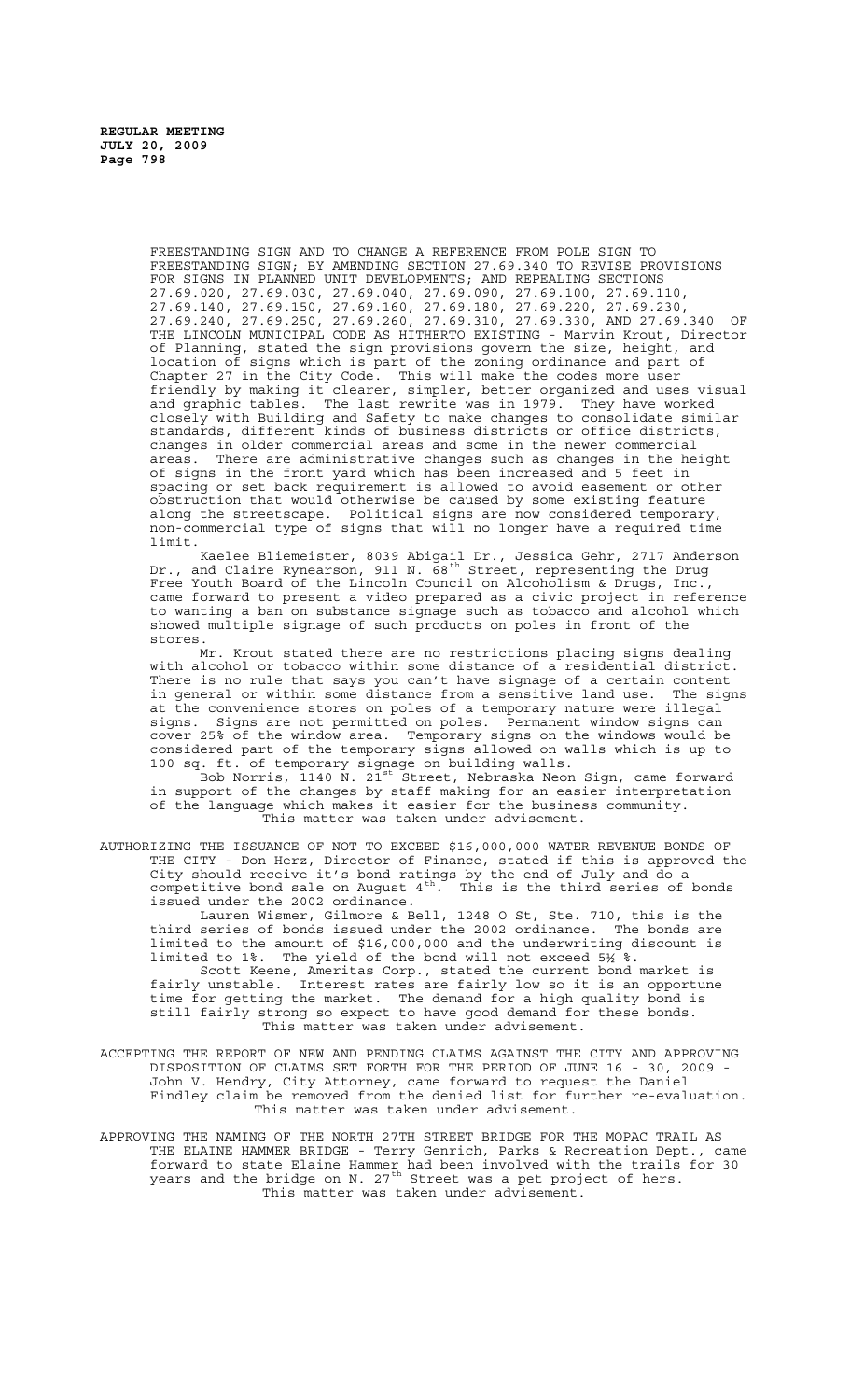APPROVING THE NAMING OF THE SHELTER AT THE JAMAICA NORTH TRAILHEAD NEAR 25  $^{\mathrm{TH}}$ AND SALTILLO ROAD AS THE BRYAN BACKHAUS SHELTER - Terry Genrich, Parks & Recreation Dept., came forward to state Bryan Backhaus was actively involved with the trails. His life was taken at an early age due to an illness.

#### This matter was taken under advisement.

APPROVING THE 2009-2010 MAINTENANCE AND MANAGEMENT BID BUDGETS AND PROGRAM OF WORK FOR THE DOWNTOWN LINCOLN ASSOCIATION PROGRAM FOR FISCAL YEAR 2009-10 - David Landis, Director of Urban Development, came forward with answers to questions from last weeks meeting. The management budget is \$533,000 and the maintenance budget is \$519,000. These amounts are frozen from last year so there is no increase. The City contributes to the BID maintenance in the amount of \$216,683.00 and \$48,825.00 tree replacement. By approving the budget this allows BID to do its assessment process.

Jon Weinberg, Chair of DLA, stated they appreciate all the support from the City Council.

This matter was taken under advisement.

APPROVING AN INTERLOCAL AGREEMENT BETWEEN THE CITY AND THE RAILROAD TRANSPORTATION SAFETY DISTRICT FOR PARTICIPATION IN THE SW 40TH STREET/BNSF OVERPASS AND PAVING, CITY PROJECT NO. 700132;

- APPROVING AN INTERLOCAL AGREEMENT BETWEEN THE CITY AND THE RAILROAD TRANSPORTATION SAFETY DISTRICT FOR PARTICIPATION IN THE ANTELOPE VALLEY PROJECT FUNDING - PHASE I;
- APPROVING AN INTERLOCAL AGREEMENT BETWEEN THE CITY AND THE RAILROAD TRANSPORTATION SAFETY DISTRICT FOR PARTICIPATION IN THE 18TH AND HOLDREGE BRIDGE PROJECT, CITY PROJECT NO. 702615;
- AMENDING AN EXISTING INTERLOCAL AGREEMENT BETWEEN THE CITY AND THE RAILROAD TRANSPORTATION SAFETY DISTRICT FOR THE NORTH LINCOLN QUIET ZONE PROJECT, CITY PROJECT NO. 702616 - Roger Figard, Public Works & Utilities Dept. & Railroad Transportation Safety Dist., came forward stating the Railroad Transportation Safety District provides revenue through it's annual budget and these four projects were approved for funding. The SW 40<sup>th</sup> Street viaduct has been budgeted for \$2.4 million; Antelope Valley Phase I is budgeted for \$2 million which will be the last contribution from RTSD to Antelope Valley in the east leg as the project is finished up; \$250,000 is budgeted in 2009-2010 for design right-of-way acquisition and demolition of the 18<sup>th</sup> and Holdrege Street bridge. The RTSD has proposed CIP money for the construction of the new trail bridge the following year. The final project is an additional \$108,000 in the North Lincoln Quiet Zone to help pay for some additional cost the City incurred with inflation on that project. The bridge at 18<sup>th</sup> and Holdrege will be torn down rather than repaired because the south girders underneath the bridge are nearly gone and the columns that hold up the bridge have very little structural integrity. It could continue to be restricted to pedestrians and bicycles, but the concern is that a car, train, truck or anyone underneath may bump into those columns which would bring the bridge down. It would not be cost effective to repair the bridge. It will cost approximately \$600,000 to \$650,000 to build a pedestrian bridge versus \$2.5 million to \$3.5 million to build a vehicular bridge with sidewalk facilities. A decision as to when to tear down the bridge will need to be made at a time that will limit the inconvenience to students and others who use this bridge. The installation of the wayside horn in the Northeast Quiet Zone has been completed. The signs will be put up in August at which time the horns will be able to go silent. Discussion followed. This matter was taken under advisement.
- APPROVING AN AGREEMENT BETWEEN THE NEBRASKA DEPARTMENT OF HEALTH AND HUMAN SERVICES DIVISION OF CHILDREN AND FAMILY SERVICES AND THE LINCOLN LANCASTER COUNTY HEALTH DEPARTMENT TO PROVIDE DIRECT MEDICAL SERVICES IN THE FORM OF HEALTH SCREENING AND VACCINATIONS TO REFUGEES BY THE HEALTH DEPARTMENT FOR THE PERIOD OF OCTOBER 1, 2008 TO SEPTEMBER 30, 2010 - Judy Halstead, Health Dept., this rescinds a previous agreement with the Nebraska Health and Human Services. The State Department will be paying more money for this two year agreement. This matter was taken under advisement.

APPROVING THE LABOR CONTRACT BETWEEN THE CITY AND THE PUBLIC ASSOCIATION OF GOVERNMENT EMPLOYEES (PAGE) EFFECTIVE AUGUST 20, 2009; APPROVING THE LABOR CONTRACT BETWEEN THE CITY AND THE AMALGAMATED TRANSIT UNION EFFECTIVE AUGUST 20, 2009;

APPROVING THE LABOR CONTRACT BETWEEN THE CITY AND THE LINCOLN M CLASS EMPLOYEES ASSOCIATION (M) EFFECTIVE AUGUST 20, 2009;

APPROVING THE LABOR CONTRACT BETWEEN THE CITY AND THE LINCOLN CITY EMPLOYEES ASSOCIATION (LCEA) EFFECTIVE AUGUST 20, 2009 - John Cripe, Personnel Dept., stated these contracts have all been negotiated. The M class contract states unused vacation time cannot be carried over into a new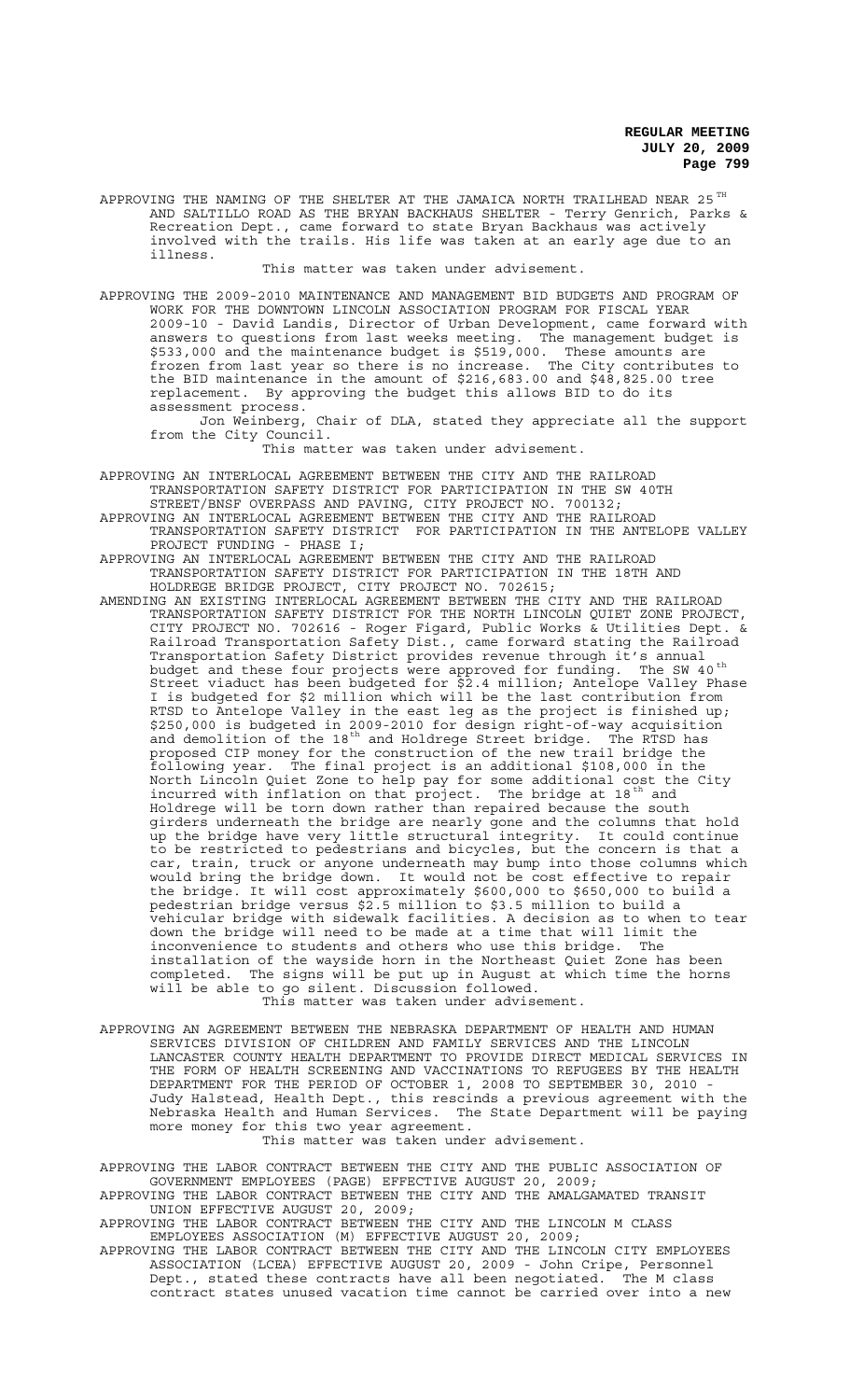year. Many employees who have excess vacation time donate it to employees with medical issues who have exceeded their medical leave and vacation time.

Don Taute, Asst. City Attorney, stated the forfeiture language needs to go away so there is not any inconsistency. There is no vacation accrual. The state law specifically states that if the parties have otherwise agreed to the forfeiture it is not a problem.

Mr. Cripe stated the PAGE contract allows for a 1.75% cost of living increase in wages plus a merit raise if the employee has not received the maximum. Approximately 60% of City employees have reached the maximum merit raise and will only receive the cost of living raise. Many changes in employee classes have been changed to satisfy comparability. Discussion continued.

Coby Mach, LIBA, stated LIBA is not opposing these contracts today, but is coming forward to make the Council aware of the following issues. He mentioned that in the LCEA contract that the overtime hours worked in conjunction with snow removal shall be compensated at the rate of 1½ times the regular hourly rate of non-exempt employee regardless of whether the employee has taken any paid leave during the same paid week. Also, the tuition reimbursement has been raised to \$1,000. He mentioned a new section in the PAGE contract reference disciplinary action where prior to a pre-disciplinary meeting employees will be provided the names and addresses of all witnesses to the incident plus felt there was some contradiction to the language. He mentioned the contract also states upon retirement an employee will be paid one half of his remaining sick leave instead of one third. He mentioned the longevity pay for M Class was converted to the base hourly rate of pay effective 12/31/04 now longevity pay is being inserted back into their contract. The City will pay 98% of the dental plan for employee single coverage which currently is 75%.

Mr. Cripe stated the direction is to negotiate comparability on the contracts. The process is to go to the Mayor with regard to direction, meet with the Council members for questions, exchange with the Unions, cost them out, discuss them with the Council, discuss them with the Mayor then take direction from the Administration as to where they can or cannot go.

This matter was taken under advisement.

APPROVING THE 2009-10 WORK PLAN FOR THE INTERLOCAL AGREEMENT ON STORMWATER MANAGEMENT BETWEEN THE CITY AND LOWER PLATTE SOUTH NATURAL RESOURCES DISTRICT TO ADDRESS STORMWATER QUALITY AND QUANTITY ISSUES - Ben Higgins, Public Works & Utilities Dept., stated this agreement provides details how the City will work with NRD for sharing of stormwater projects. The funds from the City have been appropriated through bonds or grants, however, there is some money projected in the next budget year contingent upon Council approval.

This matter was taken under advisement.

APPROVING FUNDING AGREEMENTS BETWEEN THE CITY AND THE NEBRASKA DEPT. OF ROADS FOR THE USE OF FEDERAL HIGHWAY INFRASTRUCTURE INVESTMENT FUNDS PROVIDED BY THE AMERICAN RECOVERY AND REINVESTMENT ACT OF 2009 FOR THE FOLLOWING<br>ELIGIBLE PROJECTS: HOLDREGE STREET REHABILITATION, 33RD TO 47TH HOLDREGE STREET REHABILITATION, 33RD TO 47TH (PROJECT NO. LCLC-5244(7)); ADAMS STREET REHABILITATION, 57TH TO 62ND (PROJECT NO. LCLC-5250(3)); N. 70TH STREET REHABILITATION, AYLESWORTH TO VINE (PROJECT NO. LCLC-5247(12)); AND HOLDREGE STREET REHABILITATION, 70TH TO 79TH (PROJECT NO. LCLC-5400(13)) - Chad Blahak, Public Works & Utilities Dept., came forward to state this will provide authority for the Mayor to sign the funding agreements between the City and the State of Nebraska Department of Roads to go forward with four additional stimulus road projects that were chosen to replace the Antelope Valley Project which was removed from stimulus funding. These projects were selected based on which ones could be approved during the stimulus timeline. They are trying to eliminate bottlenecks on these streets. There will be an open house to discuss these projects two weeks from today. A map of where all of the five or six packages are in the 18 street segment for stimulus projects was requested along with a list of projects that will be done with local funds. Discussion followed. This matter was taken under advisement.

**\*\* END OF PUBLIC HEARING \*\***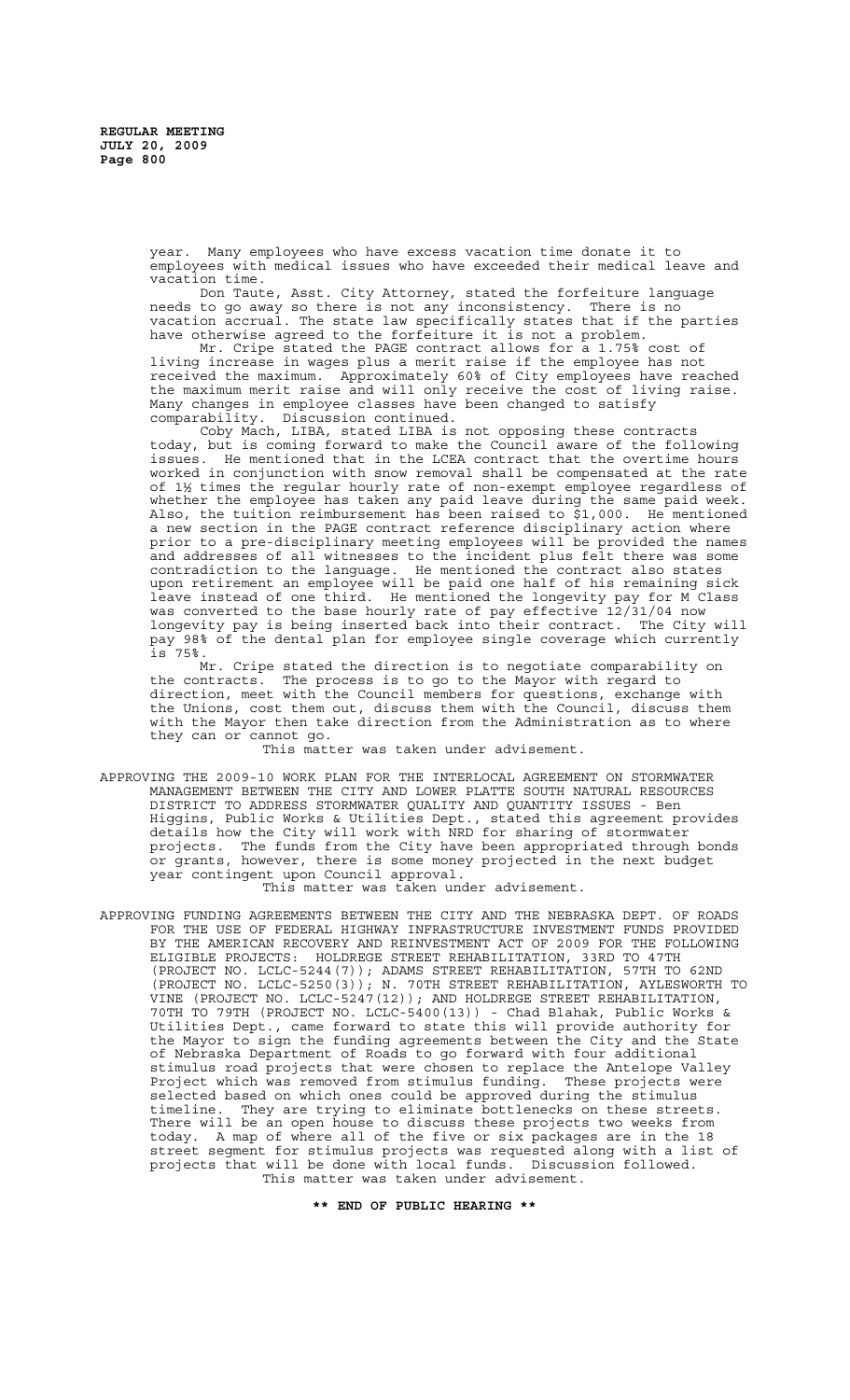# **COUNCIL ACTION**

### **REPORTS OF CITY OFFICERS**

REPORT OF NEBRASKA DEPARTMENT OF ROADS 2010 - 2015 SURFACE TRANSPORTATION PROGRAM - CLERK presented said report which was placed on file in the Office of the City Clerk. **(12)**

#### **PETITIONS & COMMUNICATIONS**

THE FOLLOWING HAVE BEEN REFERRED TO THE PLANNING DEPARTMENT: CHANGE OF ZONE NO. 09016 - Requested by Kabredlo's, Inc., from 0-2 Suburban Office District to B-3 Commercial District, on property legally described as Lot 10, Block 39, College View, located in the SW 1/4 of Section 5-9-7, Lancaster County, Nebraska, generally located at S. 48<sup>th</sup> Street and Meredeth Street. SPECIAL PERMIT NO. 09016 - Requested by Mental Health Assoc. of Nebraska, for a Health Care Facility more specifically convalescent home, with requests to waive requirements for front and side yard landscaping and required 10ft side yard on property legally described as Lot 4, Block 24, Knob Hill, located in the NE 1/4 of Section 2-9-6, Lancaster County, Nebraska, located at 2817 S.  $14^{th}$  Street. SPECIAL PERMIT NO. 09018 - Requested by Gery VerMaas, for expansion of a nonstandard attached garage, on property legally described as the north 75 feet of Lot 12, Block 4, Knob Hill Addition, located in the NW 1/4 of Section 1-9-6, Lancaster County, Nebraska, generally located at S. 14<sup>th</sup> Street and Otoe Street. SPECIAL PERMIT NO. 09020 - Requested by Kabredlo's, Inc., for expansion of a nonconforming use, on property legally described as Lots 10-12, Block 39, College View, located in the SW 1/4 of Section 5-9-7, Lancaster County, Nebraska, generally located at S. 48<sup>th</sup> Street and Meredeth Street.

- SETTING THE HEARING DATE OF MONDAY, AUGUST 3, 2009 AT 3:00 P.M. FOR THE APP. OF KWIK SHOP, INC. DBA KWIK SHOP #680 FOR A CLASS D LIQUOR LICENSE LOCATED AT 1441 N COTNER BLVD. - CLERK read the following resolution, introduced by Jonathan Cook, who moved its adoption:
- A-85429 BE IT RESOLVED by the City Council, of the City of Lincoln, that a hearing date is hereby set for Monday, August 3, 2009 at 3:00 p.m. or as soon thereafter as possible in the City Council Chambers, County-City Building, 555 S. 10<sup>th</sup> St., Lincoln, NE, for Application of KWIK Shop, Inc. Dba KWIK Shop #680 for a Class D liquor license located at 1441 N. Cotner Boulevard.

If the Police Dept. is unable to complete the investigation by said time, a new hearing date will be set.

Introduced by Jonathan Cook Seconded by Spatz & carried by the following vote: AYES: Camp, Carroll, Cook, Emery, Hornung, Snyder, Spatz; NAYS: None.

SETTING THE HEARING DATE OF MONDAY, AUGUST 3, 2009 AT 3:00 P.M. FOR THE APPLICATION OF SHOEMAKER'S TRUCK STATION, INC. DBA SHOEMAKER'S TRUCK STATION FOR A CLASS D LIQUOR LICENSE LOCATED AT 151 SW 48 $^{\text{\tiny{\text{TH}}}}$  STREET -CLERK read the following resolution, introduced by Jonathan Cook, who moved its adoption:<br>A-85430 BE IT RESOLVE

BE IT RESOLVED by the City Council, of the City of Lincoln, that a hearing date is hereby set for Monday, August 3, 2009 at 3:00 p.m. or as soon thereafter as possible in the City Council Chambers, County-City Building, 555 S. 10<sup>th</sup> St., Lincoln, NE, for Application of Shoemaker's Truck Station, Inc. dba Shoemaker's Truck Station for a Class D liquor license located at 4801 West O Street.

If the Police Dept. is unable to complete the investigation by said time, a new hearing date will be set.

Introduced by Jonathan Cook Seconded by Spatz & carried by the following vote: AYES: Camp, Carroll, Cook, Emery, Hornung, Snyder, Spatz; NAYS: None.

SETTING THE HEARING DATE OF MONDAY, AUGUST 10, 2009 AT 1:30 P.M. FOR THE APP. OF TCN, INC. DBA CHINASIA CAFÉ FOR A CLASS A LIQUOR LICENSE LOCATED AT 2704 Y STREET - CLERK read the following resolution, introduced by Jonathan Cook, who moved its adoption:

A-85431 BE IT RESOLVED by the City Council, of the City of Lincoln, that a hearing date is hereby set for Monday, August 10, 2009 at 1:30 p.m. or as soon thereafter as possible in the City Council Chambers, County-City Building, 555 S. 10<sup>th</sup> St., Lincoln, NE, for Application of TCN, Inc. dba Chinasia Café for a Class A liquor license located at 2704 Y Street.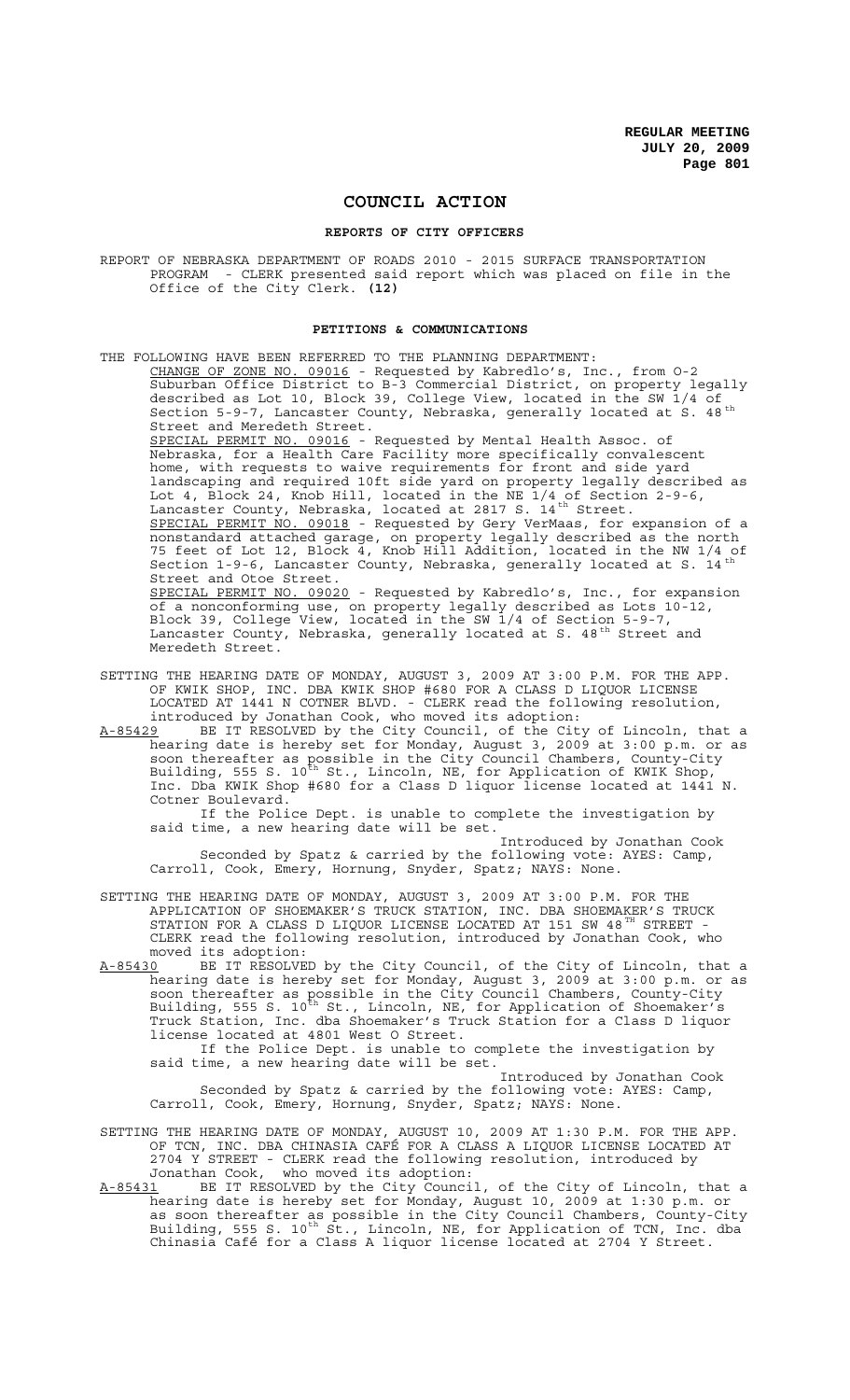If the Police Dept. is unable to complete the investigation by said time, a new hearing date will be set.

Introduced by Jonathan Cook Seconded by Spatz & carried by the following vote: AYES: Camp, Carroll, Cook, Emery, Hornung, Snyder, Spatz; NAYS: None.

#### **LIQUOR RESOLUTIONS**

APPLICATION OF LINCOLN PUB GROUP, INC. DBA N-ZONE FOR A SPECIAL DESIGNATED LICENSE COVERING AN OUTDOOR AREA MEASURING APPROXIMATELY 65 FEET BY 50 FEET IMMEDIATELY ADJACENT TO ITS LICENSED PREMISES LOCATED AT 728 ½ Q STREET ON SEPTEMBER 5, 12, 26; OCTOBER 17, 24; NOVEMBER 7, 21, 2009 FROM 8:00 A.M. TO 12:00 A.M. - CLERK read the following resolution, introduced by Jon Camp, who moved its adoption for approval:

A-85432 BE IT RESOLVED by the City Council of the City of Lincoln, Nebraska:

That after hearing duly had as required by law, consideration of the facts of this application, the Nebraska Liquor Control Act, and the pertinent City ordinances, the City Council recommends that the application of Lincoln Pub Group, Inc. dba –Zone for a Special Designated License to cover an area measuring approximately 65 feet by 50 feet immediately adjacent to its licensed premises located at 728 ½ Q Street, Lincoln, Nebraska, on September 5, 12, 26, October 17, 24, and November 7, 21, 2009 between the hours of 8:00 a.m. and 12:00 a.m., be approved with the condition that the premise complies in every respect with all City and State regulations and with the following requirements:<br>1. Identification to be checked, wristbands required on all 1. Identification to be checked, wristbands required on all

- parties wishing to consume alcohol.
- 
- 2. Adequate security shall be provided for the event.<br>3. The area requested for the permit shall be separat The area requested for the permit shall be separated from the public by a fence or other means.
- 4. Responsible alcohol service practices shall be followed. Introduced by Jon Camp Seconded by Spatz & carried by the following vote: AYES: Camp,

Carroll, Cook, Emery, Hornung, Snyder, Spatz; NAYS: None.

APPLICATION OF OLD FEDERAL PLACE, LLC DBA JASMINE ROOM FOR A SPECIAL DESIGNATED LICENSE COVERING AN OUTDOOR AREA MEASURING APPROXIMATELY 260 FEET BY 27 FEET IMMEDIATELY ADJACENT TO THE NORTH OF ITS LICENSED PREMISES LOCATED AT 129 N. 10TH STREET ON SEPTEMBER 5, 12, 26; OCTOBER 17, 24; NOVEMBER 7, 21, 2009 FROM 8:00 A.M. TO 1:00 A.M. - CLERK read the following resolution, introduced by Jane Snyder, who moved its

adoption for approval:<br>A-85433 BE IT RESOLVED by BE IT RESOLVED by the City Council of the City of Lincoln, Nebraska:

That after hearing duly had as required by law, consideration of the facts of this application, the Nebraska Liquor Control Act, and the pertinent City ordinances, the City Council recommends that the application of Old Federal Place, LLC dba Jasmine Room for a Special Designated License to cover an area measuring approximately 260 feet by 27 feet immediately adjacent to the north of its licensed premises located at 129 N. 10th Street, Lincoln, Nebraska, on September 5, 12, 26, October 17, 24, and November 7, 21, 2009 between the hours of 8:00 a.m. and 1:00 a.m., be approved with the condition that the premise complies in every respect with all City and State regulations and with the following requirements:<br>1. Identification

- 1. Identification to be checked, wristbands required on all parties wishing to consume alcohol.
- 
- 2. Adequate security shall be provided for the event.<br>3. The area requested for the permit shall be separat The area requested for the permit shall be separated from
- the public by a fence or other means.
- 4. Responsible alcohol service practices shall be followed. Introduced by Jane Snyder

Seconded by Spatz & carried by the following vote: AYES: Camp, Carroll, Cook, Emery, Hornung, Snyder, Spatz; NAYS: None.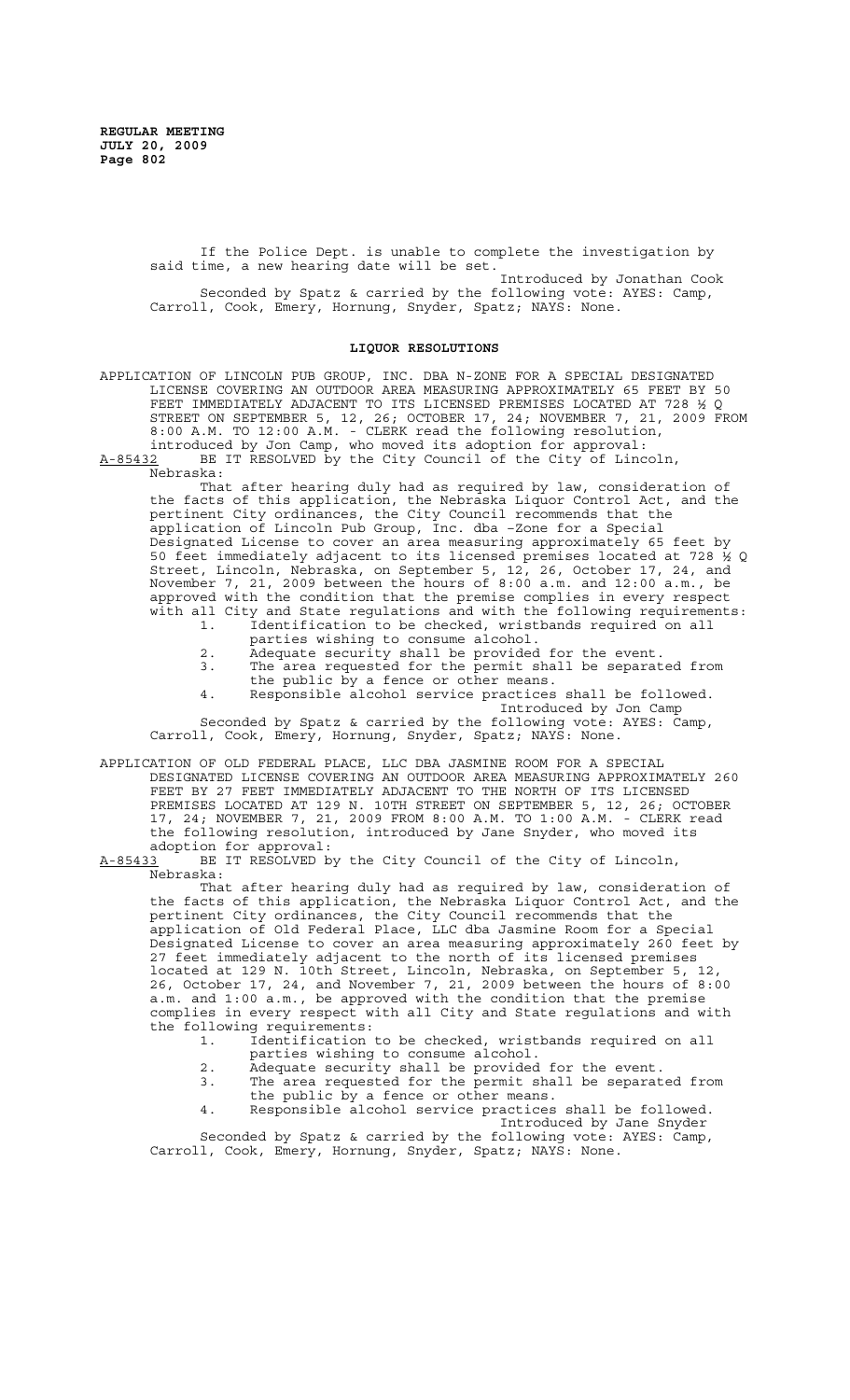# **ORDINANCES - 2ND READING & RELATED RESOLUTIONS (as required)**

- AMENDING CHAPTERS 2.62, 2.65, AND 2.66 OF THE LINCOLN MUNICIPAL CODE REGARDING TAX-QUALIFIED PLAN LANGUAGE TO OBTAIN A NEW FAVORABLE LETTER OF DETERMINATION FROM THE INTERNAL REVENUE SERVICE - CLERK read an ordinance, introduced by Eugene Carroll, amending Title 2 of the Lincoln Municipal Code by amending Chapter 2.62, Police and Fire Pension Plan "A"; Chapter 2.65, Police and Fire Pension Plan "B"; and Chapter 2.66, Police and Fire Pension Plan "C" to provide for compliance with the Internal Revenue Code; and repealing Sections 2.62.040, 2.62.050, 2.62.055, 2.62.120, 2.62.230, 2.65.040, 2.65.050, 2.65.055, 2.65.120, 2.65.220, 2.66.040, 2.66.050, 2.66.055, 2.66.095, 2.66.200 of the Lincoln Municipal Code as hitherto existing, the second time.
- AMENDING SECTION 1 OF ORDINANCE NO. 19240, PASSED BY THE CITY COUNCIL ON APRIL 27, 2009, TO INCLUDE BLOCKS 23, 24 AND 25, CUSHMAN ADDITION, IN THE ANNEXATION OF LAND GENERALLY LOCATED AT N.W. 48TH STREET AND WEST O STREET - CLERK read an ordinance, introduced by Eugene Carroll, amending Ordinance 19240 passed by the City Council of the City of Lincoln, Nebraska on May 4, 2009, to correct the legal description for the annexation of land generally located at N.W. 48<sup>th</sup> Street and West O Street to correspond with the map amendment (Attachment "A") showing the land to be annexed by including Blocks 23 and 24, except that portion conveyed to Burlington Northern (Inst. #71-16996) and all of Block 25, Cushman Addition to Lincoln, Lancaster County, Nebraska, the second time.
- CHANGE OF ZONE 09009 AMENDING CHAPTER 27.69 OF THE LINCOLN MUNICIPAL CODE RELATING TO SIGNS BY AMENDING SECTION 27.69.020 TO REVISE AND ADD DEFINITIONS; BY ADDING A NEW SECTION 27.69.021 TO ADD A FIGURE 1, GENERAL SIGN TYPES; BY ADDING A NEW SECTION 27.69.022 TO PROVIDE METHODS TO CALCULATE THE SIGN AREA OF VARIOUS SIGNS; BY AMENDING SECTION 27.69.030 TO PROVIDE GENERAL REQUIREMENTS FOR SIGNS INCLUDING LOCATION, HEIGHT, SIGN AREA, ILLUMINATION, AND ADDITIONAL PROVISIONS FOR CERTAIN SPECIFIC TYPES OF SIGNS; BY AMENDING SECTION 27.69.040 TO ADOPT SIGN TABLES SETTING FORTH THE SIGN REQUIREMENTS FOR VARIOUS TYPES OF SIGNS; BY REPEALING SECTIONS 27.69.041, 27.69.042, 27.69.043, 27.69.044, 27.69.045, 27.69.046, 27.69.047, 27.69.048, 27.69.049, 27.69.050, 27.69.060, 27.69.070, 27.69.075, 27.69.080, 27.69.081, 27.69.083,27.69.130, 27.69.170, AND 27.69.210; BY AMENDING SECTIONS 27.69.090, 27.69.220, 27.69.240, 27.69.260, AND 27.69.330 TO CHANGE A REFERENCE FROM GROUND SIGN TO FREESTANDING SIGN; BY AMENDING SECTION 27.69.100 TO PROVIDE REGULATIONS FOR NON-ILLUMINATED TEMPORARY REAL ESTATE, CONSTRUCTION AND NONCOMMERCIAL SIGNS; BY AMENDING SECTIONS 27.69.110, 27.69.140, 27.69.150, 27.69.180, 27.69.230, 27.69.240, AND 27.69.260 TO CLARIFY THAT A REFERENCE TO AREA IS REFERRING TO "SIGN AREA" OF A SIGN; BY AMENDING SECTION 27.69.160 TO DELETE A REQUIREMENT THAT THE LOCATION, SIZE AND ILLUMINATION OF A SIGN FOR A SPECIAL PERMITTED USE IN A RESIDENTIAL DISTRICT MUST BE SPECIFICALLY APPROVED AS PART OF THE SPECIAL PERMIT APPROVAL; BY AMENDING SECTION 27.69.250 TO MODIFY PROVISIONS REGARDING THE DISPLAY OF FLAGS; BY AMENDING SECTION 27.69.310 TO MODIFY PROVISIONS REGARDING ROOF SIGNS AS AN ALTERNATIVE TO A FREESTANDING SIGN AND TO CHANGE A REFERENCE FROM POLE SIGN TO FREESTANDING SIGN; BY AMENDING SECTION 27.69.340 TO REVISE PROVISIONS FOR SIGNS IN PLANNED UNIT DEVELOPMENTS; AND REPEALING SECTIONS 27.69.020, 27.69.030, 27.69.040, 27.69.090, 27.69.100, 27.69.110, 27.69.140, 27.69.150, 27.69.160, 27.69.180, 27.69.220, 27.69.230, 27.69.240, 27.69.250, 27.69.260, 27.69.310, 27.69.330, AND 27.69.340 OF THE LINCOLN MUNICIPAL CODE AS HITHERTO EXISTING - CLERK read an ordinance, introduced by Eugene Carroll, amending Chapter 27.69 of the Lincoln Municipal Code relating to signs by amending Section 27.69.020 to revise and add definitions; by adding a new Section 27.69.021 to add a Figure 1, General Sign Types; by adding a new Section 27.69.022 to provide methods to calculate the sign area of various signs; by amending Section 27.69.030 to provide general requirements for signs including location, height, sign area, illumination, and additional provisions for certain specific types of signs; by amending Section 27.69.040 to adopt Sign Tables setting forth the sign requirements for various types of signs; by repealing Sections 27.69.041, 27.69.042, 27.69.043, 27.69.044, 27.69.045, 27.69.046, 27.69.047, 27.69.048, 27.69.049, 27.69.050, 27.69.060, 27.69.070, 27.69.075, 27.69.080, 27.69.081, 27.69.083, 27.69.130, 27.69.170, and 27.69.210; by amending Sections 27.69.090, 27.69.220, 27.69.240, 27.69.260, and 27.69.330 to change a reference from ground sign to freestanding sign; by amending Section 27.69.100 to provide regulations for non-illuminated temporary real estate, construction and noncommercial signs; by amending Sections 27.69.110, 27.69.140, 27.69.150, 27.69.180, 27.69.230, 27.69.240, and 27.69.260 to clarify that a reference to area is referring to "sign area" of a sign; by amending section 27.69.160 to delete a requirement that the location, size and illumination of a sign for a special permitted use in a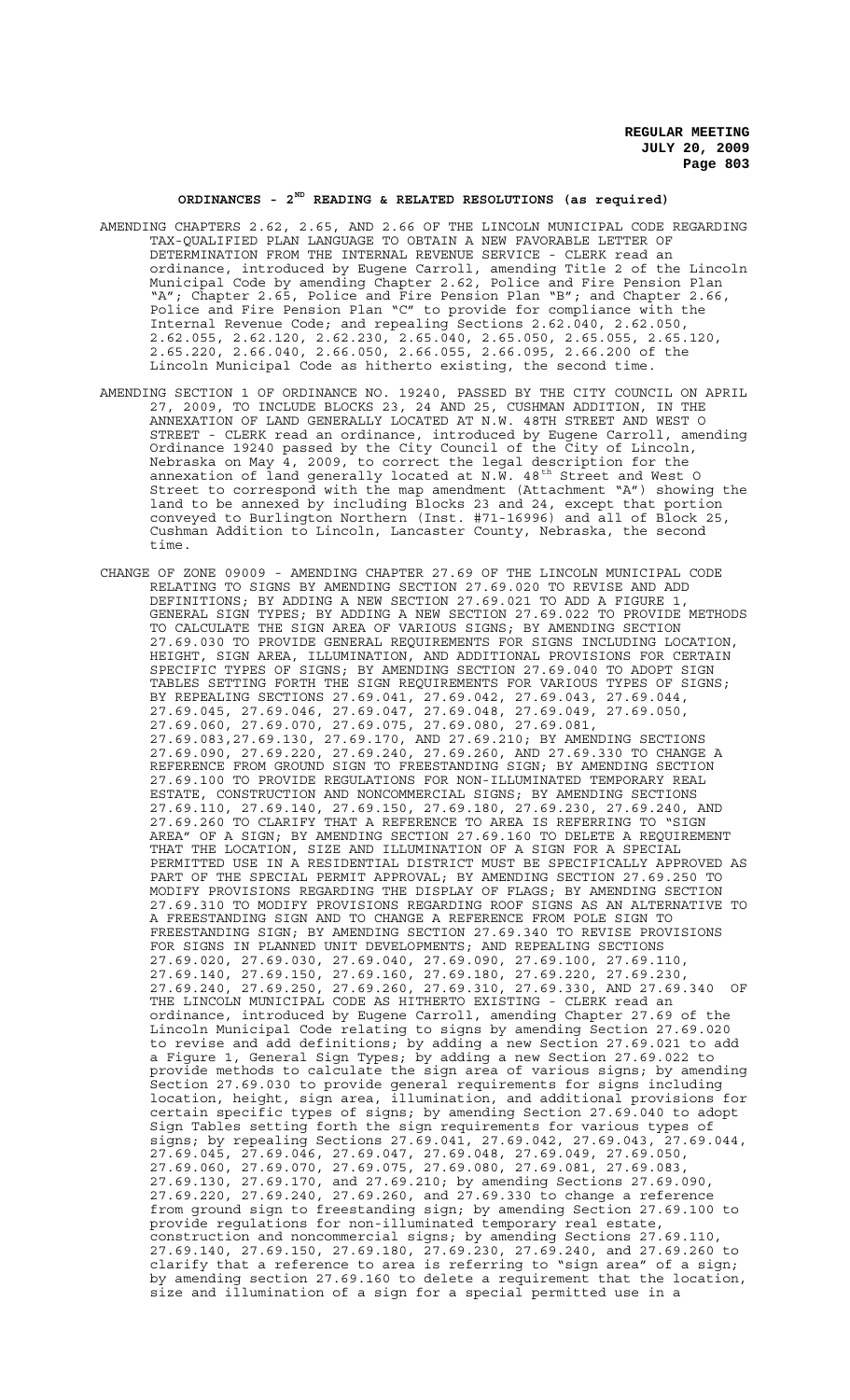> residential district must be specifically approved as part of the special permit approval; by amending Section 27.69.250 to modify provisions regarding the display of flags; by amending Section 27.69.310 to modify provisions regarding roof signs as an alternative to a freestanding sign and to change a reference from pole sign to freestanding sign; by amending Section 27.69.340 to revise provisions for signs in Planned Unit Developments; and repealing Sections 27.69.020, 27.69.030, 27.69.040, 27.69.090, 27.69.100, 27.69.110, 27.69.140, 27.69.150, 27.69.160, 27.69.180, 27.69.220, 27.69.230, 27.69.240, 27.69.250, 27.69.260, 27.69.310, 27.69.330, and 27.69.340 of the Lincoln Municipal Code as hitherto existing, the second time.

AUTHORIZING THE ISSUANCE OF NOT TO EXCEED \$16,000,000 WATER REVENUE BONDS OF THE CITY - CLERK read an ordinance, introduced by Eugene Carroll, authorizing a Third Series Ordinance adopted under and pursuant to Ordinance No. 18088 of the City of Lincoln, Nebraska, authorizing the issuance of Water Revenue Bonds, Series 2009, of the City in a principal amount not to exceed sixteen million dollars (\$16,000,000); fixing in part and providing for the fixing in part of the details of the Bonds; providing for the sale of the Bonds and the application of the proceeds of such sale; taking other action in connection with the foregoing; and related matters, the second time.

#### **PUBLIC HEARING RESOLUTIONS**

ACCEPTING THE REPORT OF NEW AND PENDING CLAIMS AGAINST THE CITY AND APPROVING DISPOSITION OF CLAIMS SET FORTH FOR THE PERIOD OF JUNE 16 - 30, 2009 - PRIOR to reading:

COOK Moved to delete Daniel Findley from the Denied list for further review.

Seconded by Spatz & carried by the following vote: AYES: Camp, Carroll, Cook, Emery, Hornung, Snyder, Spatz; NAYS: None.

CLERK Read the following resolution, introduced by Eugene Carroll, who moved its adoption:

A-85434 BE IT RESOLVED by the City Council of the City of Lincoln, Nebraska:<br>That the claims listed in the attached report, marked as Exhibit

That the claims listed in the attached report, marked as Exhibit "A", dated July 1, 2009, of various new and pending tort claims filed against the City of Lincoln with the Office of the City Attorney or the Office of the City Clerk, as well as claims which have been disposed of, are hereby received as required by Neb. Rev. Stat. § 13-905 (Reissue 1997). The dispositions of claims by the Office of the City Attorney, as shown by the attached report, are hereby approved:

| DENIED            |          |                  |
|-------------------|----------|------------------|
| Kristine A. Truex | \$100.00 | Irma M. Plachy   |
| Daniel Findley    | NAS*     | Malcolm Doil     |
| Cory Richmond     | 200.00   | Gerald L. Hubl   |
|                   |          | Rebecca Hruby Se |

| DENTED                    |          | ALLOWED / SETTLED  |           |
|---------------------------|----------|--------------------|-----------|
| Kristine A. Truex         | \$100.00 | Irma M. Plachy     | 62.50     |
| <del>Daniel Findley</del> | NAS*     | Malcolm Doil       | 27.78     |
| Cory Richmond             | 200.00   | Gerald L. Hubl     | 200.00    |
|                           |          | Rebecca Hruby Seth | 582.32    |
|                           |          | Lanslot Pyne       | 1,263.02  |
|                           |          | Susan Chocholousek | 16,000.00 |
|                           |          |                    |           |

\* No Amount Specified The City Attorney is hereby directed to mail to the various claimants listed herein a copy of this resolution which shows the final disposition of their claim.

Introduced by Eugene Carroll Seconded by Cook & carried by the following vote: AYES: Camp, Carroll, Cook, Emery, Hornung, Snyder, Spatz; NAYS: None.

APPROVING THE NAMING OF THE NORTH 27TH STREET BRIDGE FOR THE MOPAC TRAIL AS THE ELAINE HAMMER BRIDGE- CLERK read the following resolution, introduced by Eugene Carroll, who moved its adoption:

A-85435 A RESOLUTION naming the North 27th Street Bridge for the MoPac A-85435 A RESOLUTION naming the North 27th Street Bridge for the MoPac<br>Trail generally located at North 27th Street south of Y Street, as the "Elaine Hammer Bridge" in recognition of Elaine Hammer's service to the community.

WHEREAS, Elaine Hammer has been a very active member of the community promoting trails and trail projects for over 30 years; and WHEREAS, Elaine Hammer is a founding member of the Great Plains

Trails Network, served on the committee that developed the Lincoln Area Trails Master Plan in 1989, and has been a long-time member of the Mayors Pedestrian/Bicycle Advisory Committee; and

WHEREAS, Elaine Hammer has been an energetic proponent for development of Lincoln's extensive trail system, has assisted with numerous fund raising campaigns for trail development projects and was a staunch proponent of the extension of the MoPac Trail from Peter Pan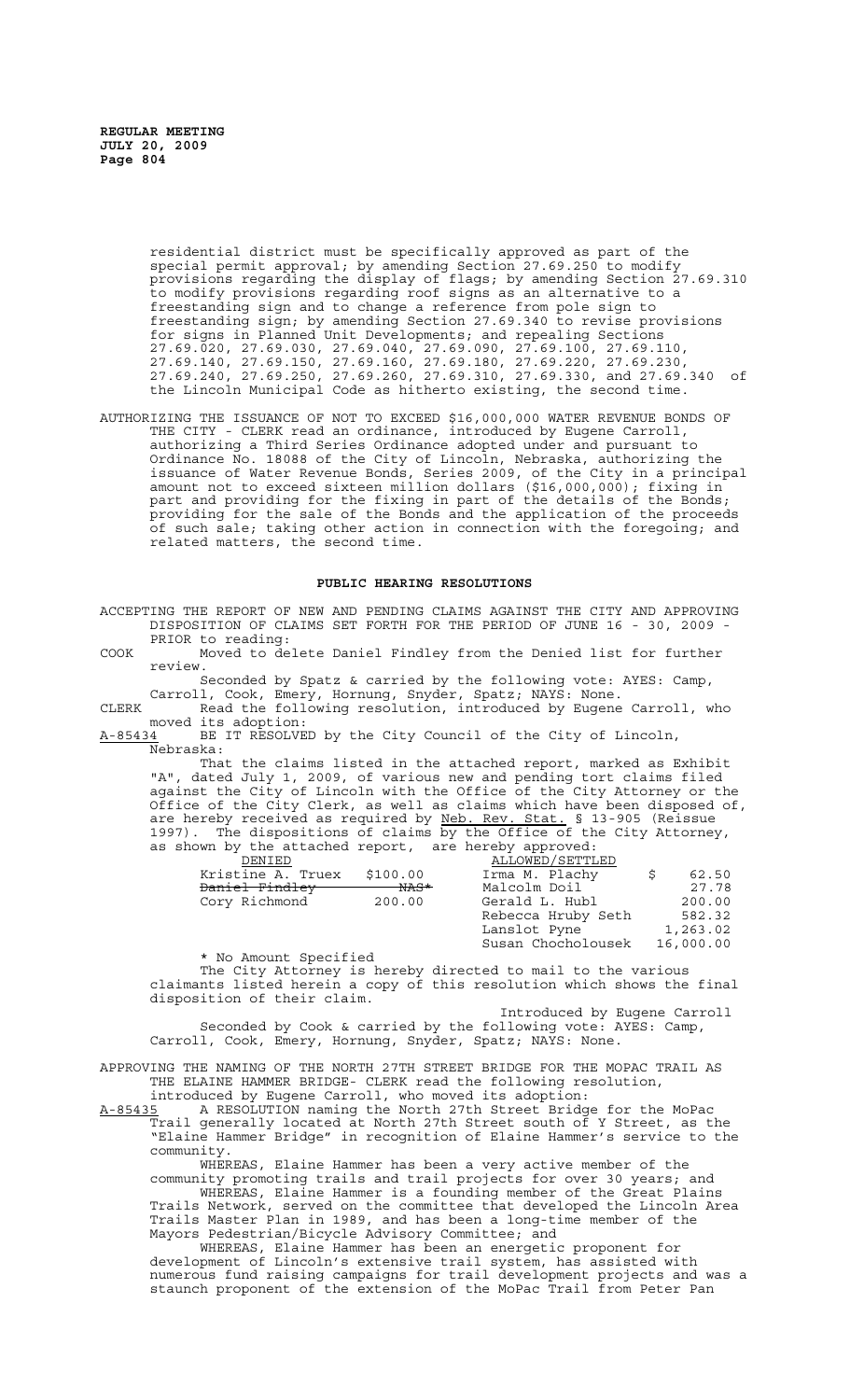Park at 33rd Street west to the UNL City Campus; and WHEREAS, the bridge has been identified as a critical link in the MoPac Trail and Elaine Hammer was a driving force that made it happen. NOW, THEREFORE, BE IT RESOLVED by the City Council of the City of Lincoln, Nebraska that the North 27th Street Bridge for the MoPac Trail be and it hereby is named as the "Elaine Hammer Bridge." Introduced by Eugene Carroll

Seconded by Spatz & carried by the following vote: AYES: Camp, Carroll, Cook, Emery, Hornung, Snyder, Spatz; NAYS: None.

APPROVING THE NAMING OF THE SHELTER AT THE JAMAICA NORTH TRAILHEAD NEAR 25  $^{TH}$ AND SALTILLO ROAD AS THE BRYAN BACKHAUS SHELTER - CLERK read the following resolution, introduced by Eugene Carroll, who moved its

adoption:<br>A-85436 A R A-85436 A RESOLUTION naming the shelter at the Jamaica North Trailhead near 25th and Saltillo Road as the "Bryan Backhous Shelter" in recognition of Bryan Backhous's service to the community and related activities to bicycling.

WHEREAS, Bryan Backhous was well known in the bicycle community for his activities related to bicycling and riding through Wilderness Park and becoming a co-owner of a bike shop; and

WHEREAS, Bryan Backhous was involved in the community by volunteering for various causes and donating bikes and bike equipment for various charity events; and

WHEREAS, Bryan Backhous died at the age of 22; and

WHEREAS, the naming of the shelter is in accordance with guidelines for naming a Parks and Recreation facility in memory of an individual after a donation of a majority of the value of a facility. NOW, THEREFORE, BE IT RESOLVED by the City Council of the City of Lincoln, Nebraska that the shelter at the Jamaica North Trailhead near 25th and Saltillo Road be and it hereby is named as the "Bryan Backhous Shelter."

Introduced by Eugene Carroll Seconded by Camp & carried by the following vote: AYES: Camp, Carroll, Cook, Emery, Hornung, Snyder, Spatz; NAYS: None.

APPROVING THE 2009-2010 MAINTENANCE AND MANAGEMENT BID BUDGETS AND PROGRAM OF WORK FOR THE DOWNTOWN LINCOLN ASSOCIATION PROGRAM FOR FISCAL YEAR 2009-10 - CLERK read the following resolution, introduced by Eugene Carroll, who moved its adoption:

A-85437 WHEREAS, the City of Lincoln has entered into a contract with the Downtown Lincoln Association for the provision of services within various downtown business improvement districts; and

WHEREAS, said contract requires the submittal of a work plan and annual budgets for work to be performed in the Downtown Management and Maintenance Districts by the Downtown Lincoln Association. NOW, THEREFORE, BE IT RESOLVED by the City Council of the City of

Lincoln, Nebraska: That the attached 2009-2010 Maintenance and Management BID Budgets and Program of Work for the Downtown Lincoln Association Program for the period of September 1, 2009 to August 31, 2010 which is attached hereto and marked as Attachment "A" is hereby approved.

Introduced Eugene Carroll

Seconded by Camp & carried by the following vote: AYES: Camp, Carroll, Cook, Emery, Hornung, Snyder, Spatz; NAYS: None.

APPROVING AN INTERLOCAL AGREEMENT BETWEEN THE CITY AND THE RAILROAD TRANSPORTATION SAFETY DISTRICT FOR PARTICIPATION IN THE SW 40TH STREET/BNSF OVERPASS AND PAVING, CITY PROJECT NO. 700132 - CLERK read the following resolution, introduced by Eugene Carroll, who moved its adoption:

A-85438 WHEREAS, the Interlocal Cooperation Act, *Neb. Rev. Stat.* § 13-801, *et seq.*, permits local government units to cooperate with other such units to make the most efficient use of their powers on the basis of mutual advantage; and

WHEREAS, the City of Lincoln, Nebraska (City) and the Lincoln Lancaster County Railroad Transportation Safety District (District) desire to cooperate in funding the design and construction activities for the new bridge construction of the S.W. 40th Street/BNSF Overpass and Paving Project (City Project No. 700132).

NOW, THEREFORE, BE IT RESOLVED by the City Council of the City of Lincoln, Nebraska: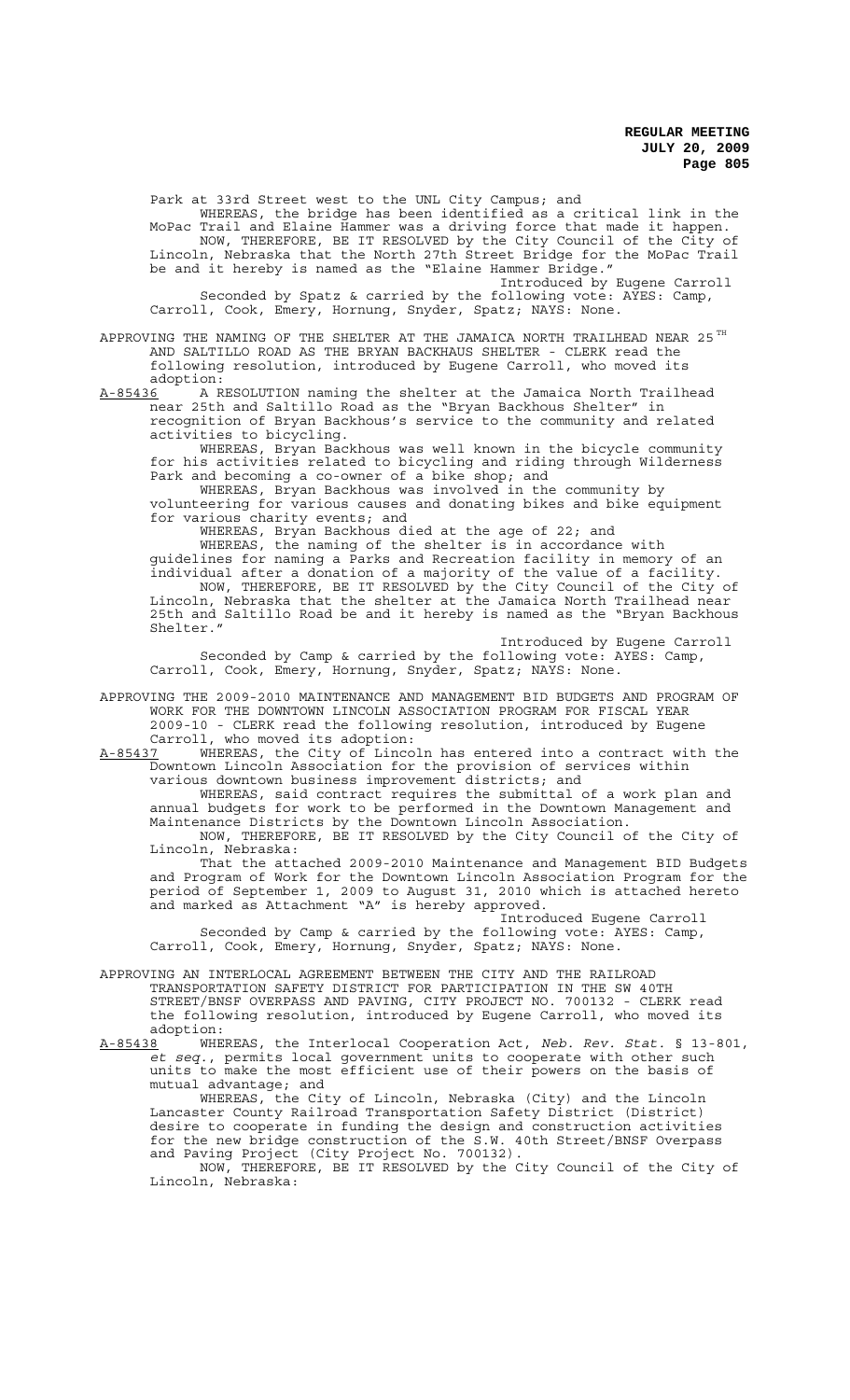That the Interlocal Agreement between the City and the District attached hereto as Attachment "A" in connection with the funding of the design and construction activities for the new bridge construction of the S.W. 40th Street/BNSF Overpass and Paving Project (City Project No. 700132) is hereby approved and the Mayor is authorized to execute said Agreement on behalf of the City.

Introduced by Eugene Carroll Seconded by Camp & carried by the following vote: AYES: Camp, Carroll, Cook, Emery, Hornung, Snyder, Spatz; NAYS: None.

APPROVING AN INTERLOCAL AGREEMENT BETWEEN THE CITY AND THE RAILROAD TRANSPORTATION SAFETY DISTRICT FOR PARTICIPATION IN THE ANTELOPE VALLEY PROJECT FUNDING - PHASE I - CLERK read the following resolution, introduced by Eugene Carroll, who moved its adoption:

A-85439 WHEREAS, the Interlocal Cooperation Act, *Neb. Rev. Stat.* § 13-801, *et seq.*, permits local government units to cooperate with other such units to make the most efficient use of their powers on the basis of mutual advantage; and

WHEREAS, the City of Lincoln, Nebraska (City) and the Lincoln Lancaster County Railroad Transportation Safety District (District) desire to cooperate in funding the design, right-of-way acquisition and construction activities for Phase 1 of the Antelope Valley Project. NOW, THEREFORE, BE IT RESOLVED by the City Council of the City of Lincoln, Nebraska:

That the Interlocal Agreement between the City and the District attached hereto as Exhibit "A" in connection with the funding of the design, right-of-way acquisition and construction activities for Phase 1 of the Antelope Valley Project is hereby approved and the Mayor is authorized to execute said Agreement on behalf of the City.

Introduced by Eugene Carroll Seconded by Camp & carried by the following vote: AYES: Camp, Carroll, Cook, Emery, Hornung, Snyder, Spatz; NAYS: None.

APPROVING AN INTERLOCAL AGREEMENT BETWEEN THE CITY AND THE RAILROAD TRANSPORTATION SAFETY DISTRICT FOR PARTICIPATION IN THE 18TH AND HOLDREGE BRIDGE PROJECT, CITY PROJECT NO. 702615 - CLERK read the following resolution, introduced by Eugene Carroll, who moved its adoption:<br><u>A-85440</u> WHE

A-85440 WHEREAS, the Interlocal Cooperation Act, *Neb. Rev. Stat.* § 13-801, *et seq.*, permits local government units to cooperate with other such units to make the most efficient use of their powers on the basis of mutual advantage; and

WHEREAS, the City of Lincoln, Nebraska (City) and the Lincoln Lancaster County Railroad Transportation Safety District (District) desire to cooperate in funding the design and construction activities for the 18th and Holdrege Bridge Project (City Project No. 702615). NOW, THEREFORE, BE IT RESOLVED by the City Council of the City of Lincoln, Nebraska:

That the Interlocal Agreement between the City and the District attached hereto as Attachment "A" in connection with the funding of the design and construction activities for the 18th and Holdrege Bridge Project (City Project No. 702615) is hereby approved and the Mayor is authorized to execute said Agreement on behalf of the City.

Introduced by Eugene Carroll Seconded by Camp & carried by the following vote: AYES: Camp, Carroll, Cook, Emery, Hornung, Snyder, Spatz; NAYS: None.

AMENDING AN EXISTING INTERLOCAL AGREEMENT BETWEEN THE CITY AND THE RAILROAD TRANSPORTATION SAFETY DISTRICT FOR THE NORTH LINCOLN QUIET ZONE PROJECT, CITY PROJECT NO. 702616 - CLERK read the following resolution, introduced by Eugene Carroll, who moved its adoption:

A-85441 WHEREAS, the Interlocal Cooperation Act, *Neb. Rev. Stat.* § 13-801, *et seq.*, permits local government units to cooperate with other such units to make the most efficient use of their powers on the basis of mutual advantage; and

WHEREAS, the City of Lincoln, Nebraska (City) and the Lincoln/Lancaster County Railroad Transportation Safety District (District) previously entered into an Interlocal Agreement for the North Lincoln Quiet Zone Project by Resolution No. A-84324 on April 11, 2007 for safety improvements at the BNSF Railroad crossings at  $70^{th}$  Street,  $44<sup>th</sup>$  Street, Adams Street, and 33<sup>rd</sup> Street for purpose of creating a quiet zone.

WHEREAS, the City and the District desire to amend the Interlocal Agreement by increasing the amount of funding by the District from a previously approved total amount of \$259,000.00 to a total of \$367,000.00 for the project.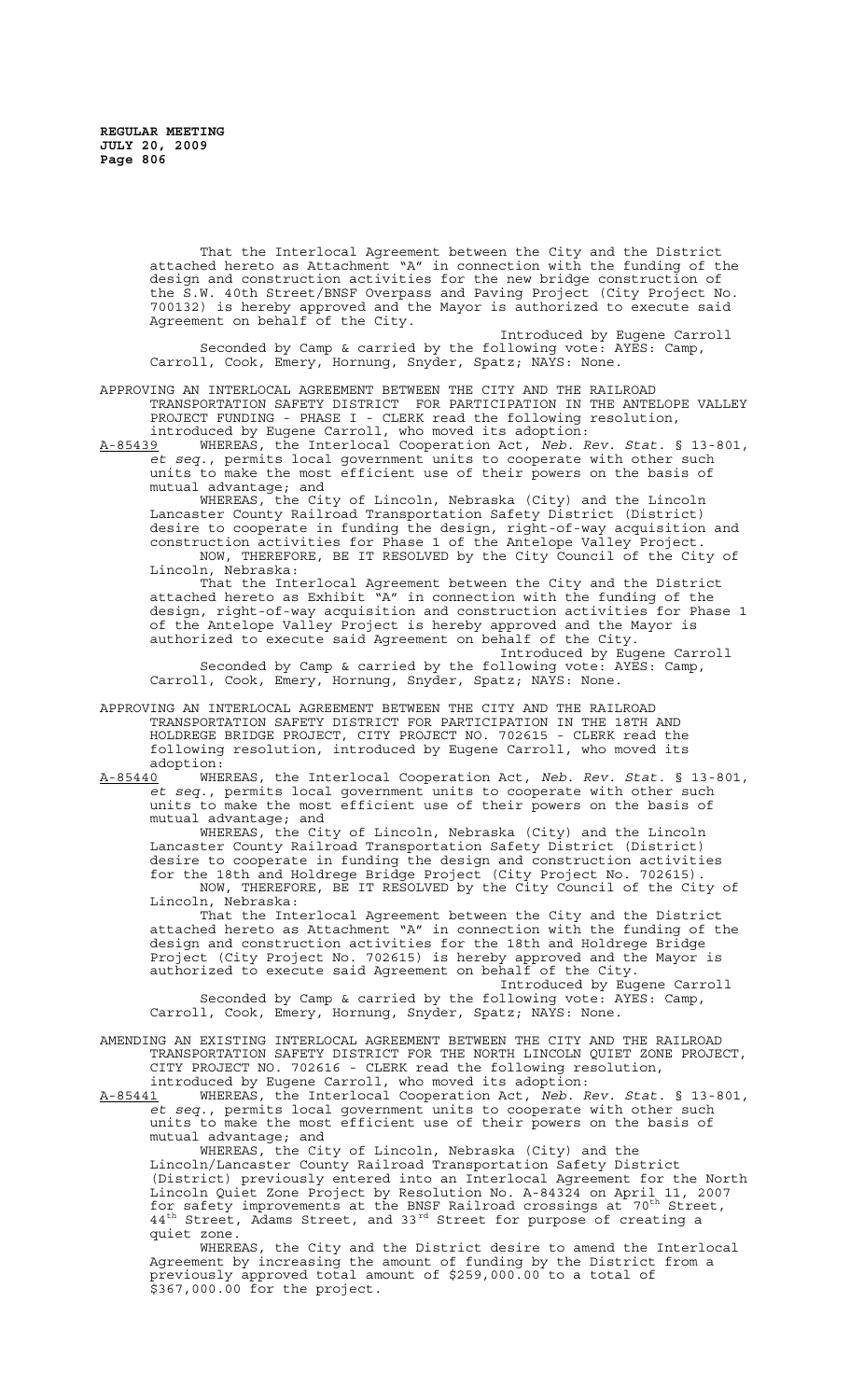NOW, THEREFORE, BE IT RESOLVED by the City Council of the City of Lincoln, Nebraska:

That the Amendment to Interlocal Agreement between the City and the District attached hereto as Exhibit "A" in connection with the North Lincoln Quiet Zone Project in Lincoln, Lancaster County, Nebraska, is hereby approved and the Mayor is authorized to execute said Amended Agreement on behalf of the City.

Introduced by Eugene Carroll Seconded by Camp & carried by the following vote: AYES: Camp, Carroll, Cook, Emery, Hornung, Snyder, Spatz; NAYS: None.

APPROVING AN AGREEMENT BETWEEN THE NEBRASKA DEPARTMENT OF HEALTH AND HUMAN SERVICES DIVISION OF CHILDREN AND FAMILY SERVICES AND THE LINCOLN LANCASTER COUNTY HEALTH DEPARTMENT TO PROVIDE DIRECT MEDICAL SERVICES IN THE FORM OF HEALTH SCREENING AND VACCINATIONS TO REFUGEES BY THE HEALTH DEPARTMENT FOR THE PERIOD OF OCTOBER 1, 2008 TO SEPTEMBER 30, 2010 - CLERK read the following resolution, introduced by Eugene Carroll, who moved its adoption:

A-85442 BE IT RESOLVED by the City Council of the City of Lincoln, Nebraska:

That the Agreement between the Lincoln-Lancaster County Health Department and the Nebraska Department of Health and Human Services Division of Children and Family Services whereby the Health Department will provide direct medical services in the form of health screening and vaccinations to refugees for the period of October 1, 2008 to September 30, 2010, a copy of which is attached hereto, marked as Attachment "A" and made a part hereof by reference, is hereby ratified and approved and the Mayor is authorized to execute said Agreement on behalf of the City.

BE IT FURTHER RESOLVED that Resolution No. A-85162 adopted by the City Council on December 8, 2008, which approved the previous Agreement with the Nebraska Department of Health and Human Services for health screening and vaccinations to refugees, is hereby repealed and rescinded.

The City Clerk is directed to transmit one fully executed original Agreement to the to the Lincoln-Lancaster County Health Department for transmittal to Todd L. Reckling, Director, Division of Children and Family Services, Department of Health and Human Services.

Introduced by Eugene Carroll Seconded by Camp & carried by the following vote: AYES: Camp, Carroll, Cook, Emery, Hornung, Snyder, Spatz; NAYS: None.

APPROVING THE LABOR CONTRACT BETWEEN THE CITY AND THE PUBLIC ASSOCIATION OF GOVERNMENT EMPLOYEES (PAGE) EFFECTIVE AUGUST 20, 2009 - PRIOR to reading:

SPATZ Moved to delay Bill No. 09R-120 one week w/cont. public hearing and action to  $7/27/09$ .

Seconded by Camp & carried by the following vote: AYES: Camp, Carroll, Cook, Emery, Hornung, Snyder, Spatz; NAYS: None.

APPROVING THE LABOR CONTRACT BETWEEN THE CITY AND THE AMALGAMATED TRANSIT UNION EFFECTIVE AUGUST 20, 2009 - PRIOR to reading:

SPATZ Moved to delay Bill No. 09R-121 one week w/cont. public hearing and action to  $7/27/\overline{0}9$ . Seconded by Camp & carried by the following vote: AYES: Camp,

Carroll, Cook, Emery, Hornung, Snyder, Spatz; NAYS: None.

APPROVING THE LABOR CONTRACT BETWEEN THE CITY AND THE LINCOLN M CLASS EMPLOYEES ASSOCIATION (M) EFFECTIVE AUGUST 20, 2009 - PRIOR to reading:

SPATZ Moved to amend and substitute page 11 of Agreement to Bill No. 09R-122 by adding the paragraph Under no circumstances, may the accumulated vacation leave exceed sixty (60) or eighty (80) hours over and above the employee's annual vacation leave amount. Seconded by Cook & carried by the following vote: AYES: Camp,

Carroll, Cook, Emery, Hornung, Snyder, Spatz; NAYS: None. SPATZ Moved to delay public hearing and action on Bill No. 09R-122 for one week to 7/27/09.

Seconded by Camp & carried by the following vote: AYES: Camp, Carroll, Cook, Emery, Hornung, Snyder, Spatz; NAYS: None.

APPROVING THE LABOR CONTRACT BETWEEN THE CITY AND THE LINCOLN CITY EMPLOYEES ASSOCIATION (LCEA) EFFECTIVE AUGUST 20, 2009 - PRIOR to reading: SPATZ Moved to delay Bill No. 09R-123 for one week to 7/27/09. Seconded by Cook & carried by the following vote: AYES: Camp, Carroll, Cook, Emery, Hornung, Snyder, Spatz; NAYS: None.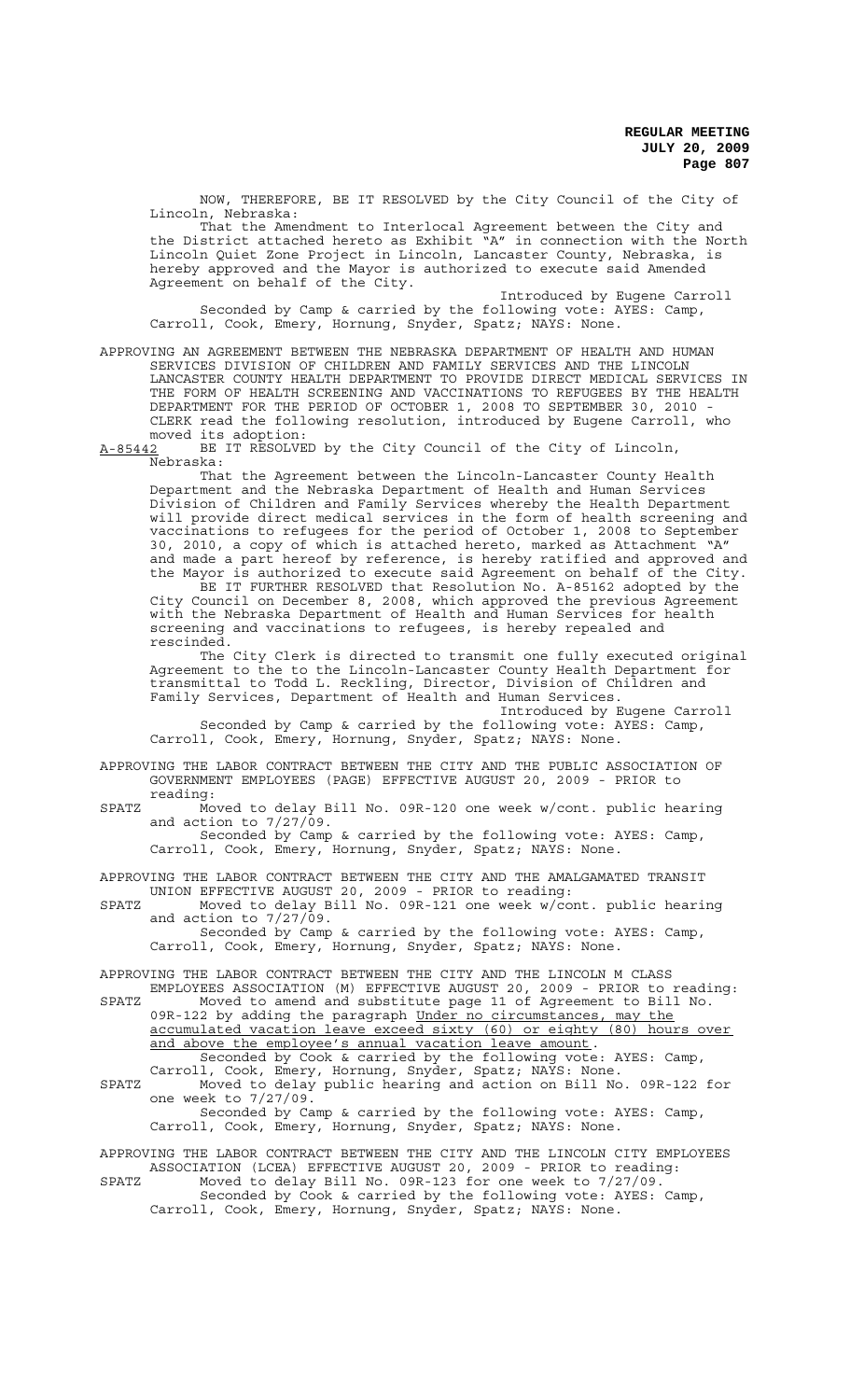APPROVING THE 2009-10 WORK PLAN FOR THE INTERLOCAL AGREEMENT ON STORMWATER MANAGEMENT BETWEEN THE CITY AND LOWER PLATTE SOUTH NATURAL RESOURCES DISTRICT TO ADDRESS STORMWATER QUALITY AND QUANTITY ISSUES - CLERK read the following resolution, introduced by Eugene Carroll, who moved its

adoption:<br>A-85443 BE BE IT RESOLVED by the City Council of the City of Lincoln, Nebraska:

That the attached Fiscal Year 2009 - 2010 Work Plan for the Interlocal Agreement on Stormwater Management between the City of Lincoln and the Lower Platte South Natural Resources District, which is attached hereto marked as Attachment "A", is hereby approved and the Mayor is authorized to execute the same on behalf of the City of Lincoln. Said Fiscal Year 2009 - 2010 Work Plan establishes a framework and division of responsibilities for addressing stormwater quality and quantity in the City between the City of Lincoln and the Lower Platte South Natural Resources District and authorizes the use of appropriated monies in accordance with the terms and conditions contained in said Fiscal Year 2009 - 2010 Work Plan.

The City Clerk is directed to transmit a certified copy of the executed original Resolution and Fiscal Year 2009 - 2010 Work Plan for the Interlocal Agreement on Stormwater Management to Glenn Johnson, Lower Platte South Natural Resources District, PO Box 93581, Lincoln, NE 68501 and a copy of the same to Ben Higgins, Public Works and Utilities Department, 901 N. 6th Street, Lincoln, NE 68508.

Introduced by Eugene Carroll Seconded by Cook & carried by the following vote: AYES: Camp, Carroll, Cook, Emery, Hornung, Snyder, Spatz; NAYS: None.

APPROVING FUNDING AGREEMENTS BETWEEN THE CITY AND THE NEBRASKA DEPT. OF ROADS FOR THE USE OF FEDERAL HIGHWAY INFRASTRUCTURE INVESTMENT FUNDS PROVIDED BY THE AMERICAN RECOVERY AND REINVESTMENT ACT OF 2009 FOR THE FOLLOWING ELIGIBLE PROJECTS: HOLDREGE STREET REHABILITATION, 33RD TO 47TH (PROJECT NO. LCLC-5244(7)); ADAMS STREET REHABILITATION, 57TH TO 62ND (PROJECT NO. LCLC-5250(3)); N. 70TH STREET REHABILITATION, AYLESWORTH TO VINE (PROJECT NO. LCLC-5247(12)); AND HOLDREGE STREET REHABILITATION, 70TH TO 79TH (PROJECT NO. LCLC-5400(13)) - CLERK read the following resolution, introduced by Eugene Carroll, who moved its adoption: A-85444 BE IT RESOLVED by the City Council of the City of Lincoln,  $A-85444$  BE  $\overline{R}$  Nebraska:

That the attached Agreements between the City of Lincoln and the State of Nebraska Department of Roads for the use of Federal Highway Infrastructure Investment Funds provided by the American Recovery and Reinvestment Act of 2009 for the following eligible projects: Holdrege Street Rehabilitation, 33rd to 47th (Project No. LCLC-5244(7)); Adams Street Rehabilitation, 57th to 62nd (Project No. LCLC-5250(3)); N. 70th Street Rehabilitation, Aylesworth to Vine (Project No. LCLC-5247(12)); and Holdrege Street Rehabilitation, 70th to 79th (Project No. LCLC-5400(13)), in accordance with the terms and conditions contained in said Agreements, are hereby approved and the Mayor is authorized to execute the same on behalf of the City of Lincoln.

The City Clerk is directed to return the executed copies of the Agreements to the Department of Public Works & Utilities, for transmittal and execution by the State Department of Roads.

Introduced by Eugene Carroll Seconded by Spatz & carried by the following vote: AYES: Camp, Carroll, Cook, Emery, Hornung, Snyder, Spatz; NAYS: None.

## **ORDINANCE - 1ST READING & RELATED RESOLUTIONS (as required)**

AMENDING CHAPTER 22.05 OF THE LINCOLN MUNICIPAL CODE RELATING TO THE LINCOLN CONSTRUCTION SIGN CODE BY AMENDING SECTION 22.05.010 TO REVISE THE TITLE OF THE CODE; BY AMENDING SECTION 22.05.020 TO DELETE DEFINITIONS AND TO PROVIDE THAT TERMS SHALL HAVE THE SAME MEANING AS DEFINED IN CHAPTER 27.69 OF THE LINCOLN MUNICIPAL CODE; BY AMENDING SECTION 22.05.030 TO PROVIDE SPECIFIC REFERENCE FOR EXCEPTIONS; BY AMENDING SECTION 22.05.050 TO MODIFY THE LISTING OF SIGNS FOR WHICH A PERMIT IS NOT REQUIRED; BY AMENDING SECTION 22.05.060 TO INCLUDE NEW SIGN PERMIT FEES, TO INCREASE OTHER FEES, AND TO PROVIDE THAT NO REFUND SHALL BE ISSUED ON A PERMIT WHERE THE REQUIRED REFUND AMOUNT IS LESS THAN \$50.00; BY AMENDING SECTION 22.05.080 TO CLARIFY THAT SIGN CLEARANCE FROM OVERHEAD ELECTRICAL CONDUCTORS SHALL BE THAT REQUIRED BY THE CURRENT EDITION OF THE LINCOLN ELECTRICAL CODE OR AS RECOMMENDED BY THE SERVING UTILITY COMPANY AND BY DELETING TABLE 22.05.080; BY AMENDING SECTION 22.05.090 TO CLARIFY THAT A REFERENCE IS TO THE CURRENT EDITION OF THE LINCOLN ELECTRICAL CODE; BY AMENDING SECTION 22.05.100 TO PROVIDE CONSTRUCTION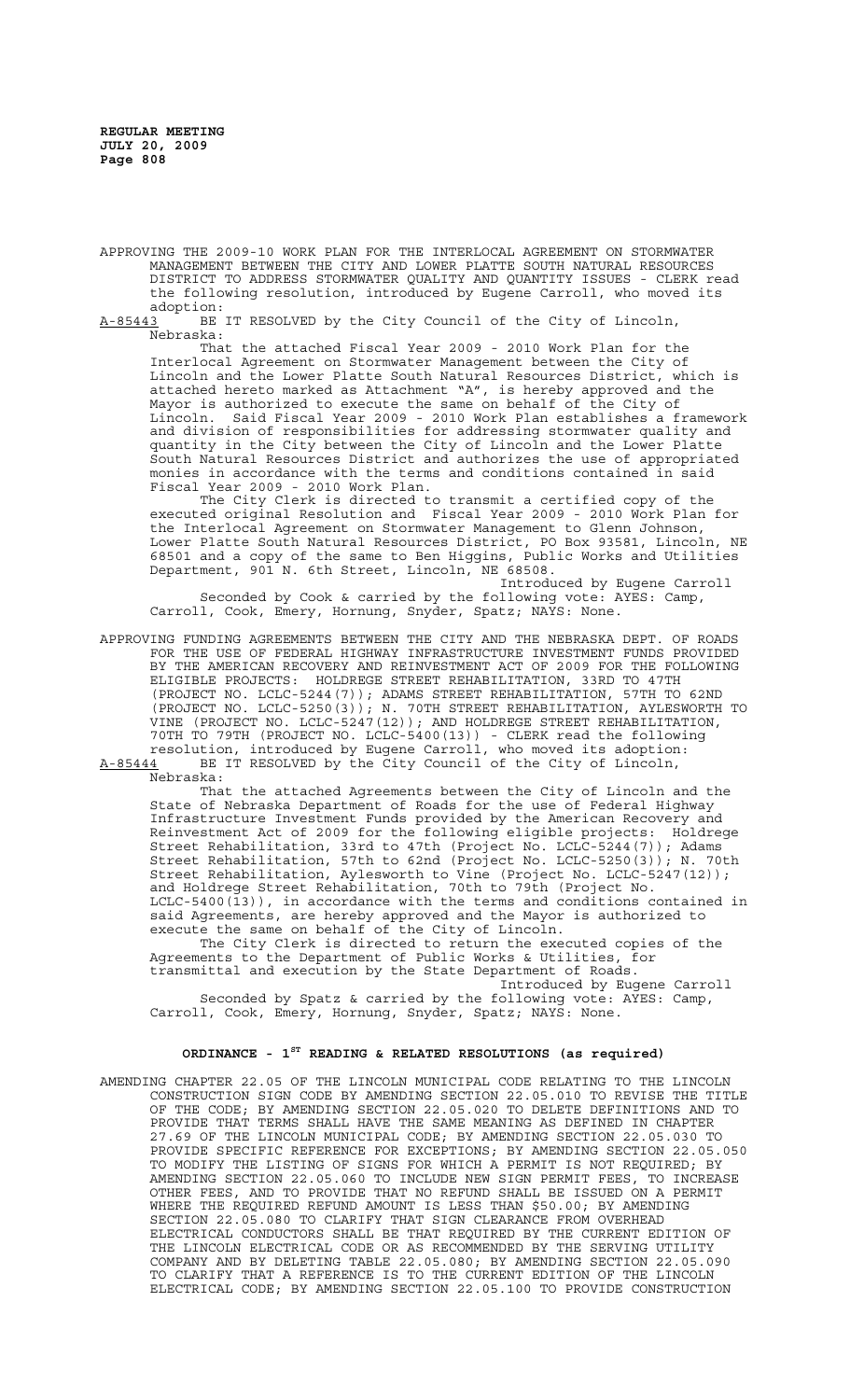STANDARDS FOR FREESTANDING SIGNS AND TO DELETE REFERENCE TO POLE SIGNS; BY REPEALING SECTION 22.05.110 AND 22.05.120 RELATING TO GROUND SIGNS AND ROOF SIGNS, RESPECTIVELY; BY AMENDING SECTION 22.05.160 TO PROVIDE THAT ELECTRIC SIGNS AND ELECTRIC EQUIPMENT USED IN CONNECTION WITH ILLUMINATED SIGNS SHALL BE INSTALLED IN ACCORDANCE WITH THE CURRENT EDITION OF THE LINCOLN ELECTRICAL CODE; BY AMENDING SECTION 22.05.170 TO CLARIFY THAT SIGNS ON VEHICLES WHICH ARE USED FOR THE PRIMARY PURPOSE OF BEING A SIGN ARE NOT PERMITTED; BY AMENDING SECTION 22.05.190 TO PROHIBIT TEMPORARY GROUND SIGNS EXCEPT AS PROVIDED IN SECTION 22.05.170; AND REPEALING SECTIONS 22.05.010, 22.05.020, 22.05.030, 22.05.050, 22.05.060, 22.05.080, 22.05.090, 22.05.100, 22.05.150, 22.05.170, AND 22.05.190 OF THE LINCOLN MUNICIPAL CODE - CLERK read an ordinance, introduced by Jonathan Cook, amending Chapter 22.05 of the Lincoln Municipal Code relating to the Lincoln Construction Sign code by amending Section 22.05.010 to revise the title of the code; by amending Section 22.05.020 to delete definitions and to provide that terms shall have the same meaning as defined in Chapter 27.69 of the Lincoln Municipal Code; by amending Section 22.05.030 to provide specific reference for exceptions; by amending Section 22.05.050 to modify the listing of signs for which a permit is not required; by amending Section 22.05.060 to include new sign permit fees, to increase other fees, and to provide that no refund shall be issued on a permit where the required refund amount is less than \$50.00; by amending Section 22.05.080 to clarify that sign clearance from overhead electrical conductors shall be that required by the current edition of the Lincoln Electrical Code or as recommended by the serving utility company and by deleting table 22.05.080; by amending Section 22.05.090 to clarify that a reference is to the current edition of the Lincoln Electrical Code; by amending Section 22.05.100 to provide construction standards for freestanding signs and to delete reference to pole signs; by repealing Section 22.05.110 and 22.05.120 relating to ground signs and roof signs, respectively; by amending Section 22.05.160 to provide that electric signs and electric equipment used in connection with illuminated signs shall be installed in accordance with the current edition of the Lincoln Electrical Code; by amending Section 22.05.170 to clarify that signs on vehicles which are used for the primary purpose of being a sign are not permitted; by amending Section 22.05.190 to prohibit temporary ground signs except as provided in Section 22.05.170; and repealing Sections 22.05.010, 22.05.020, 22.05.030, 22.05.050, 22.05.060, 22.05.080, 22.05.090, 22.05.100, 22.05.150, 22.05.170, and 22.05.190 of the Lincoln Municipal Code as hitherto existing, the first time.

## **ORDINANCES - 3RD READING & RELATED RESOLUTIONS (as required)**

COMP. PLAN CONFORMANCE 09006 – DECLARING APPROXIMATELY 21,300 SQ. FT. OF PROPERTY GENERALLY LOCATED NORTHWEST OF NORTH 23RD STREET AND Q STREET AS SURPLUS PROPERTY AND AUTHORIZING THE SALE THEREOF - CLERK read an ordinance, introduced by Jon Camp, declaring approximately 21,300 sq. ft. of City-owned property generally located at the northwest corner of North 23<sup>rd</sup> Street and Q Street as surplus and authorizing the sale thereof, the third time.

CAMP Moved to pass the ordinance as read. Seconded by Cook & carried by the following vote: AYES: Camp, Carroll, Cook, Emery, Hornung, Snyder; NAYS: None; ABSTAINED: Spatz. The ordinance, being numbered **#19278**, is recorded in Ordinance Book #26, Page CHANGE OF ZONE 09014HP – APPLICATION OF JOHN M. MOSS TO DESIGNATE THE REIMERS BUNGALOW, GENERALLY LOCATED AT 2201 B STREET, AS A HISTORIC LANDMARK -

CLERK read an ordinance, introduced by Jon Camp, amending the City of Lincoln District Map attached to and made a part of Title 27 of the Lincoln Municipal Code by designating certain property as a Landmark, the third time.

CAMP Moved to pass the ordinance as read. Seconded by Spatz & carried by the following vote: AYES: Camp, Carroll, Cook, Emery, Hornung, Snyder, Spatz; NAYS: None.

The ordinance, being numbered **#19279**, is recorded in Ordinance Book #26, Page APPROVING A TRANSFER OF APPROPRIATIONS WITHIN THE PARKS AND RECREATION CAPITAL

IMPROVEMENT PROGRAM IN THE AMOUNT OF \$100,000 FROM IRVING RECREATION CENTER HVAC 409391-6132 (KENO) TO POOL MAINTENANCE & REPAIR 409392-6134 - CLERK read an ordinance, introduced by Jon Camp, approving the transfer of funds between certain capital improvement projects within the Parks and Recreation Department, the third time. CAMP Moved to pass the ordinance as read.

Seconded by Spatz & carried by the following vote: AYES: Camp, Carroll, Cook, Emery, Hornung, Snyder, Spatz; NAYS: None. The ordinance, being numbered **#19280**, is recorded in Ordinance Book #26, Page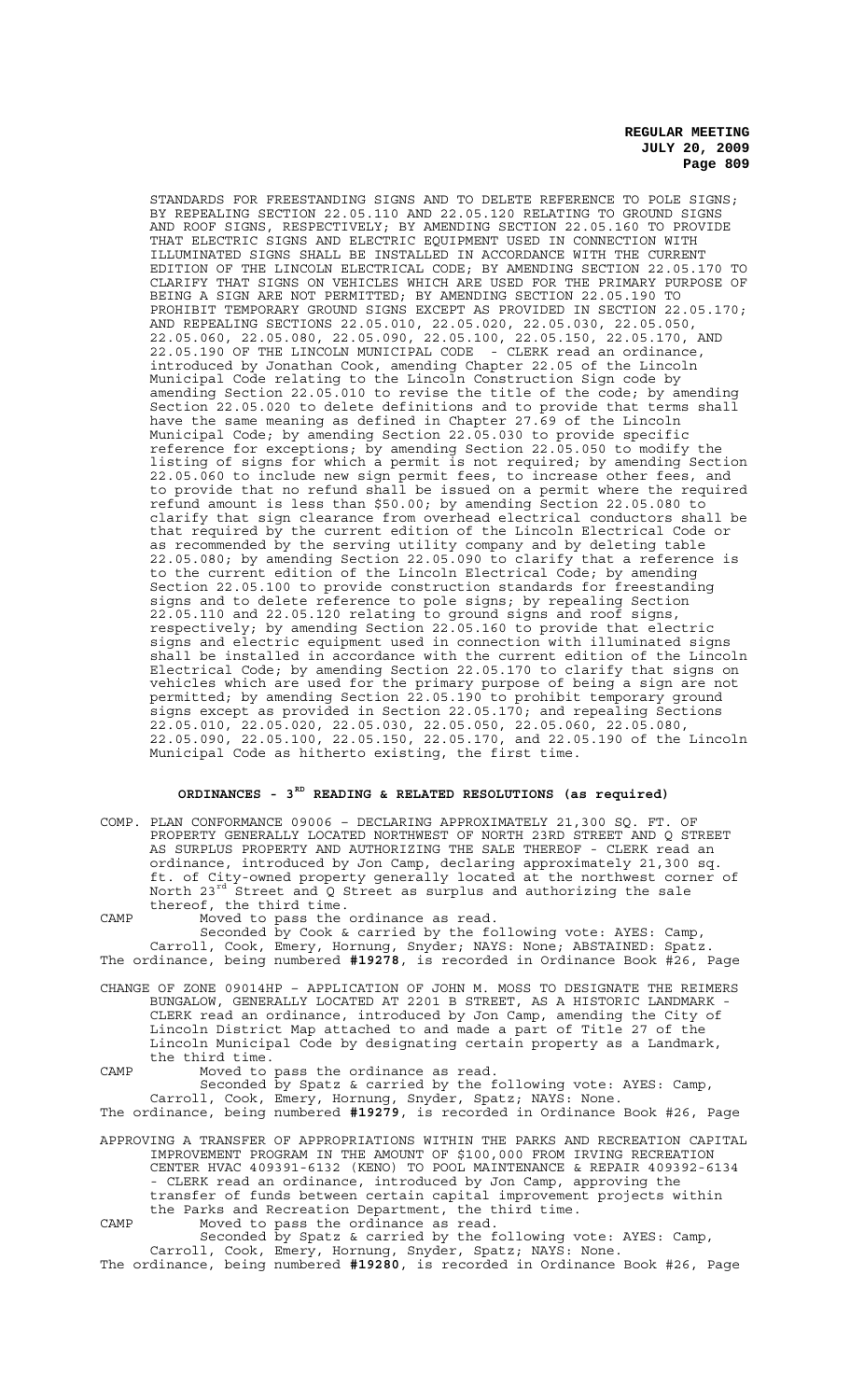### **OPEN MICROPHONE SESSION - NONE**

### **MISCELLANEOUS BUSINESS**

## **PENDING -**

APPROVING AN INTERLOCAL AGREEMENT BETWEEN LINCOLN PUBLIC SCHOOLS AND THE CITY OF LINCOLN TO CONSTRUCT STORMWATER BEST MANAGEMENT PRACTICES AT ARNOLD ELEMENTARY SCHOOL GENERALLY LOCATED SOUTHWEST OF W. CUMING AND N.W. 48TH STREETS - City Clerk requested Bill No. 09R-103 be removed from Pending for Public Hearing and Action on 8/3/09. CAMP So moved. Seconded by Cook & carried by the following vote: AYES: Camp, Carroll, Cook, Emery, Hornung, Snyder, Spatz; NAYS: None.

CAMP Moved to extend the Pending List to July 27, 2009. Seconded by Cook & carried by the following vote: AYES: Camp, Carroll, Cook, Emery, Hornung, Snyder, Spatz; NAYS: None.

## **UPCOMING RESOLUTIONS**

COOK Moved to approve the resolutions to have Public Hearing on July 27, 2009. Seconded by Cook & carried by the following vote: AYES: Camp, Carroll, Cook, Emery, Hornung, Snyder, Spatz; NAYS: None.

### **ADJOURNMENT 4:02 P.M.**

CAMP Moved to adjourn the City Council meeting of July 20, 2009. Seconded by Cook & carried by the following vote: AYES: Camp, Carroll, Cook, Emery, Hornung, Snyder, Spatz; NAYS: None.

 $\overline{a}$ 

i

Joan E. Ross, City Clerk

Judy Roscoe, Senior Office Assistant